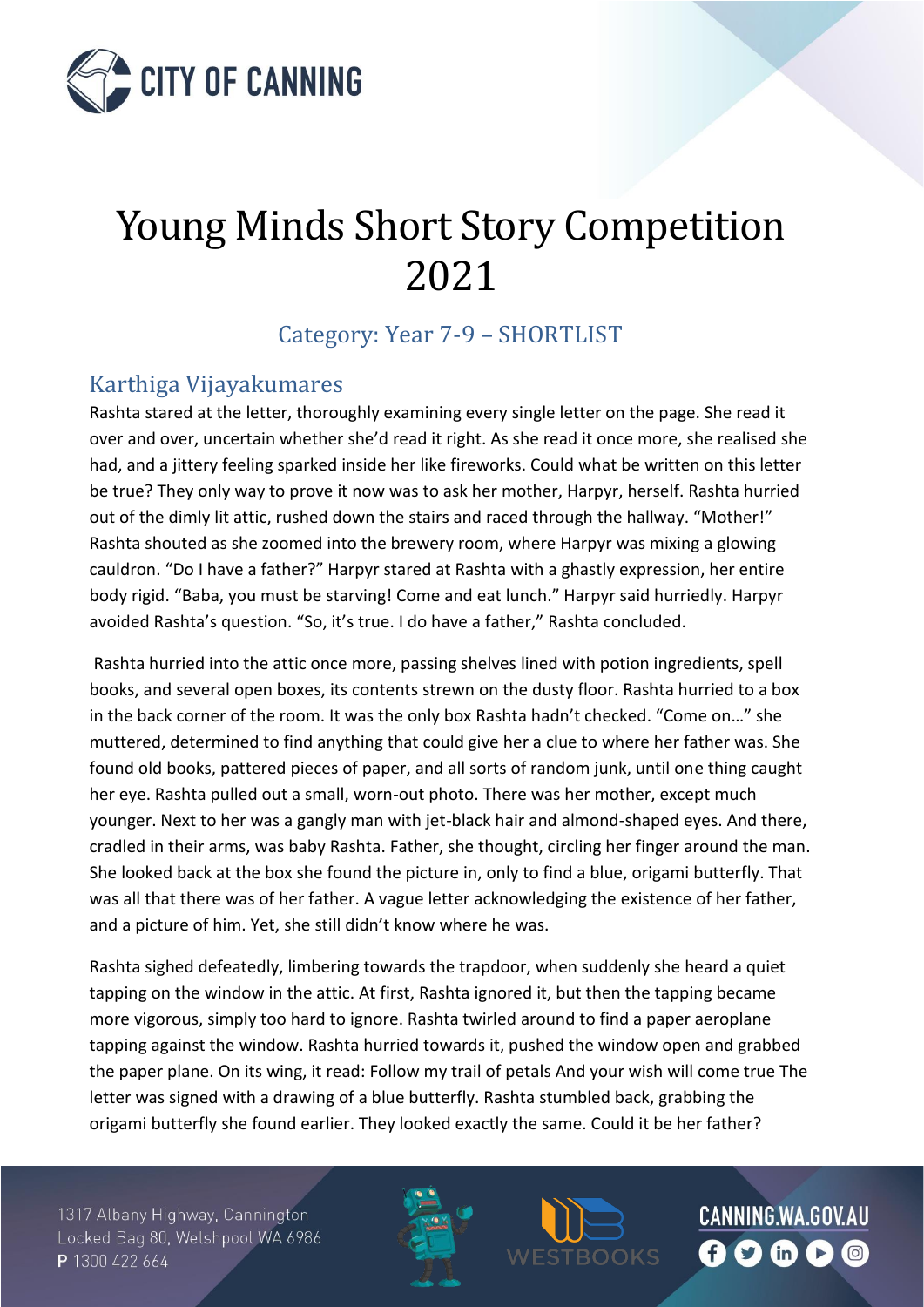Rashta jumped with excitement. She was getting somewhere! She dashed out of the attic and bolted towards the door.

Rashta opened the door to find a dense path made of cherry blossom petals, spiralling through the town roads and into the hills. Seeing this, Rashta ran, her eyes glued on the petals. Finally, she'd see her father! She'd be able to tell him all that happened while he was gone, show him all of the wonderful things she could conjure, and maybe give him a ride on her broom! Before she knew it, Rashta was at the peak of a hill. A huge cherry blossom tree loomed over her; its great branches filled with pink cherry blossoms. Underneath it, Rashta found a familiar gangly man with jet-black hair. Without even realising, Rashta bounded towards him. The man smiled at her, his arms out wide. But, just as Rashta was about to wrap her arms around him, her father was gone, leaving a whirlwind of pink petals in its place. In the distance, Rashta noticed her mother watching the scene in tears. Seeing Harpyr, Rashta scampered towards her, gushing with tears. "Why did he leave, mother?" Rashta moaned. "What you saw wasn't real. Your father is gone and always will be," she said, wiping away Rashta's tears. "My baba, you must learn to let go. Stop clinging onto what is already gone, and start looking to the future that lies ahead, waiting to be formed." Rashta looked out into the setting sun, watching as the world around her got dimmer, and the origami butterfly on her palm disappeared.

1317 Albany Highway, Cannington Locked Bag 80, Welshpool WA 6986 P 1300 422 664



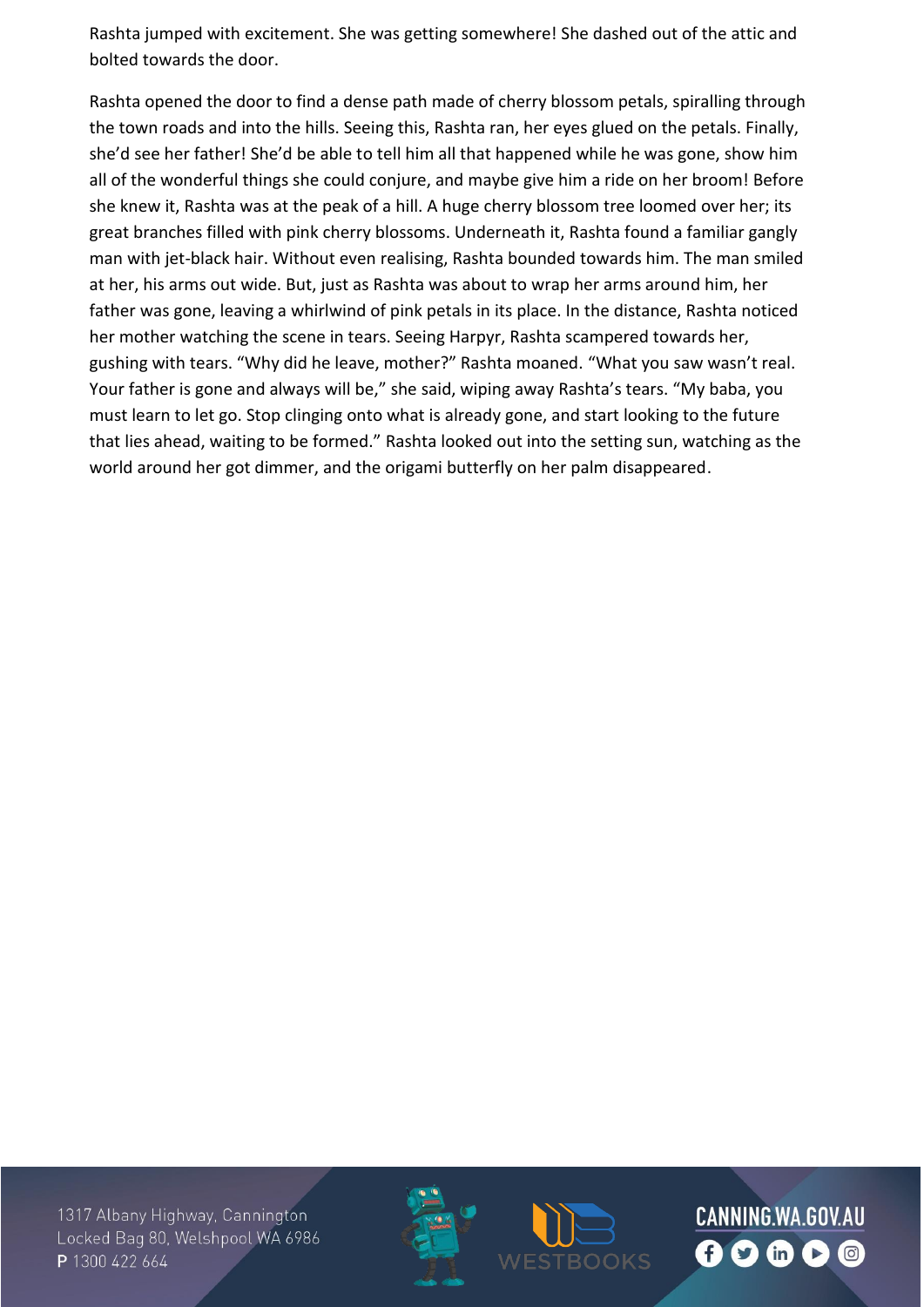## Jia Ern Chong

If you ever hear about different worlds, there is always the mention of the Multiverse, or different realms with fantasy creatures and equally supernatural tales to come with them. These worlds are ones that you can enter and exit with magical objects, time portals and other mysterious ways. These worlds always have problems associated with them, strangely enough, like the rumour of some mystical lost princess, the conspiracies of assassins planning to overthrow a pope, or the adventure of an evil figure trying to possess an exquisite object. Our society is coated with these stories of sorcery and fairy tales, though, all these thrills and adventures are inaccessible to us. They are just out of reach, leaving us staring at them from a distance and longing to experience something that can compare to these wonders in just the slightest way.

What if, I told you that you could enter one of these incredible worlds, by opening sheets bound together? Covered with a heavy red binding, I open a world and engross myself in its marvels. Trees with spiky, outspread arms are covered with leaves of warm, assorted colours and they flutter against the brush of the wind. Soft and bristle bark covers the trunks as the thick, sturdy roots reach out and placates other dancing plants. The grass flows side to side, synchronising with the breeze as it carries along the smell of sweet flowers and fresh crops and the whisper of time spent here by people before. Various dots of coloured flowers bloom from the top of the grass that tickle the tips of your fingers, complimented by the occasional buzz of a lined bumblebee working, the mellow hum of a spotted ladybug or subtle flap of a butterfly's lengthened wings. The sky is a beautiful baby blue that tenderly cradles delicate clouds that rest amongst it, with the frequent sight of birds gliding cheerfully, giving it different shades and hues. The scope of countless tweets and chirps fill the air harmoniously as birds sing to each other and fill the atmosphere with a magnificent symphony. Your bare feet are comforted by cold soil that is soft and squishy but still earning your trust to remain on it. The speckled dirt is accompanied by the feeble movement of a beetle hurrying along, or the clump of earth that moves as an ant works its way home. Though solid and hard, the particles spill into the space between your toes that cause you to move them in happiness.

As you look beyond these fragments of nature, you see colossal mountains looking over the entire landscape. The clouds and dew cause the mountains to fade into the background, but they still hold their majestic look as their snow tips mix into the clouds causing a milky effect. Lakes, streams, and rivers flow in harmony as water trickles down among smooth and gentle rocks that clatter lightly against each other erratically. The cool liquid passes down pieces of branches, leaves and other fragments to scurrying otters and beavers making homes in the refuge of sticks. These senses tempt your taste as non-existent honey or sweet dew seems to roll over your tongue. No food could ever match the sensation of this imagined delight and the sparkle of laughter erupts from your chest.

To you, the world has stopped, everything is still and amazing, life is beautiful, and all worries, concerns, doubts, jobs and fears are nowhere to be found. You are coated in unimaginable freedom. The realism of this setting played in my mind since I had entered the world of this amazingly natural realm. This was my world that I loved so much. Worlds like these need to be

1317 Albany Highway, Cannington Locked Bag 80, Welshpool WA 6986 P 1300 422 664



CANNING.WA.GOV.AU

BOOKS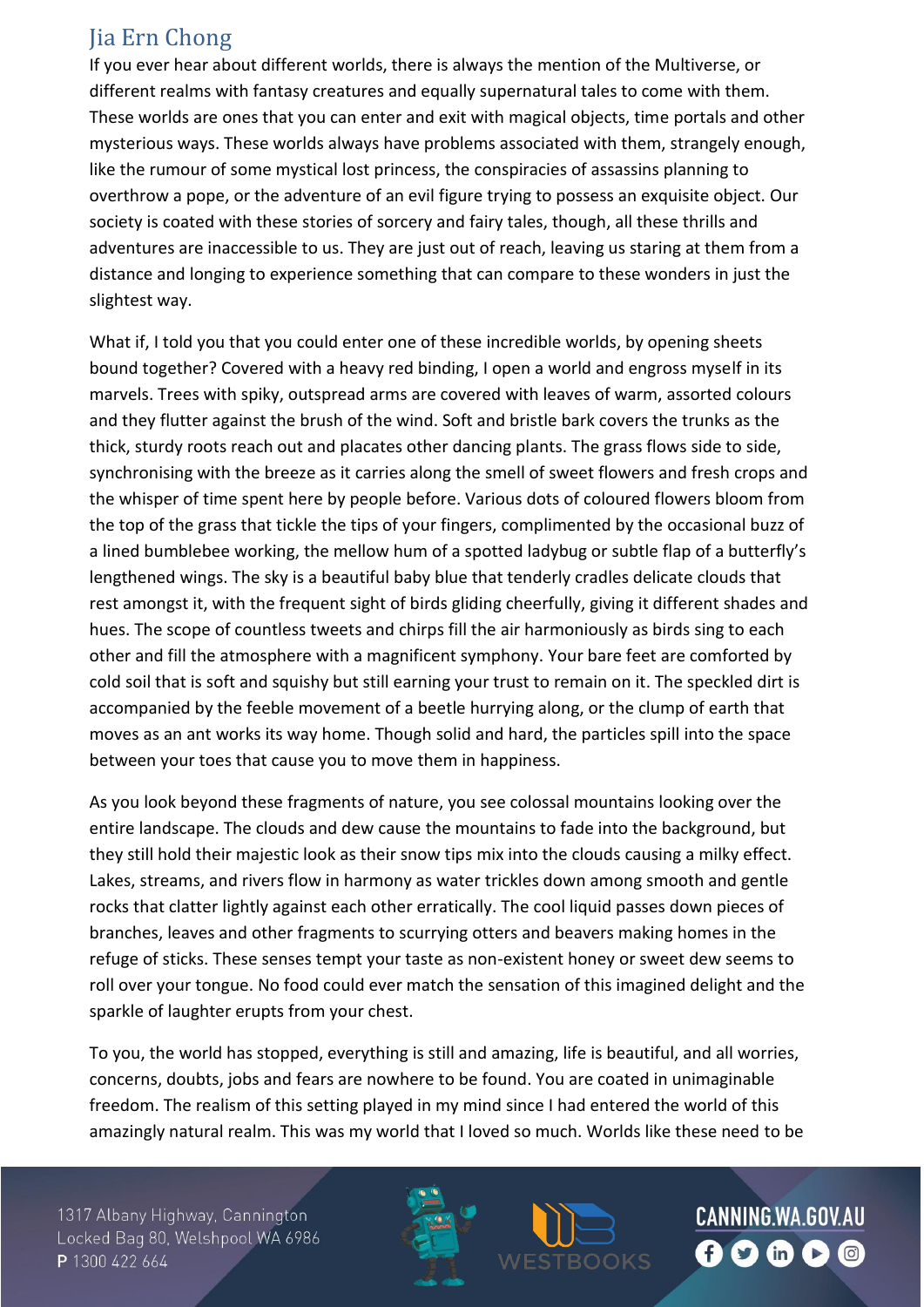treasured today when technology and advanced knowledge overshadow the simplicity and enjoyment of these realistic places of refuge, amusement and freedom. Your world might have a different cover, but it's still for you, all you have to do is find it. That's why, when notifications are dead, social media is empty and games are glitching and boring, open a world of endless possibilities, open a book.





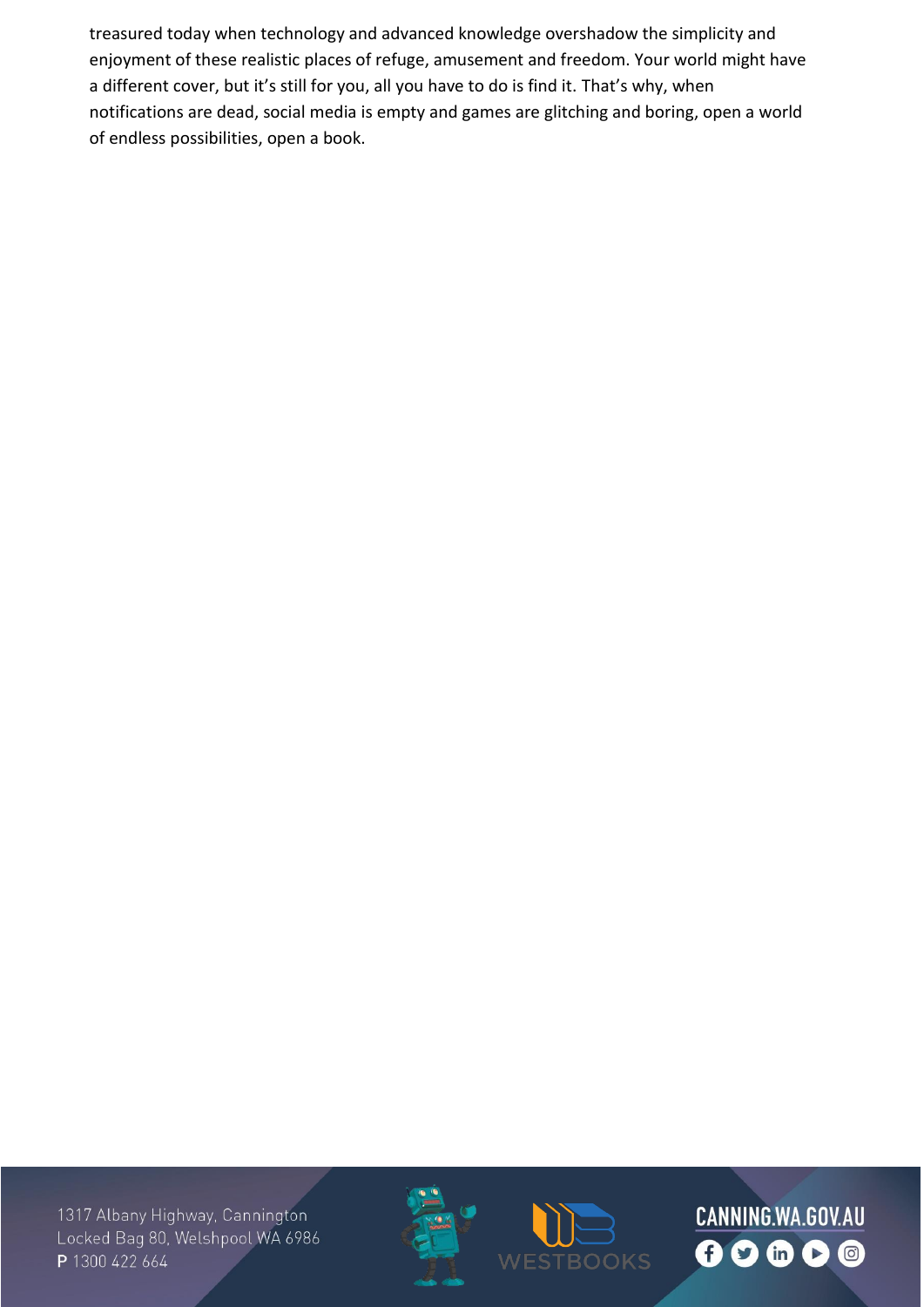#### Grace Jo

Old worlds, new world, other worlds.

"Welcome to Earth!", an enthusiastic robotic voice blares through the speakers. I look around at the landscape around me, there are lush green trees, soft mossy grass and the sky above me is a deep blue cloudless void. I explore, staring fascinatedly at the still, silent birds, insects and animals. "Why can't we go to actual Earth for a vacation, we have to be stuck with this stupid museum!", I hear a child's voice say "Of course, we can't, Earth has been blocked off of and abandoned for years, barely anyone has actually seen Earth. Not that anyone would want to, this planet is much better,", the parent replies patiently. "But I want to go to Earth, it's the only planet we haven't been to yet! All my friends want to go to Earth too, it's not fair!", the kid whines as his mother drags him away. The world had evolved so much in the past few decades, scientists had found a new inhabited planet blossoming with resources, and the right living conditions. It was a planet, they named Novae Terrae, similar to Earth, in appearance, but it's living conditions and resources made it even more perfect than Earth could ever be. It was a miracle how scientists had found a perfect planet that was completely inhabited… I shake my head to clear my thoughts as I walk through the Earth Museum, it was the first time I had been here, and not many people knew about this place. I turn to walk to the next room, where it shows how an average house on Earth looked like. It's a living room, with a cosy couch, a strange black box labelled television. I examine the box and find buttons at the back of it. Out of curiosity, I tap a button realising too late that there's a "don't touch anything" sign. A few seconds pass and nothing happens, so I glance at the door to see if anyone noticed the sudden movement and sigh in disappointment.

Suddenly the walls shake; revealing a metal door with a face recognition pad. I duck down fast before the pad can scan my face and think about what to do. I look around inside my canvas bag, maybe I can pick the machine apart with a pencil? The museum brochure falls out and a thought hits me as I flip through the pages to reach the page where there is a photo of the museum's founder. I bring the brochure up to the face scanner and wait. A beep goes off and the door slides open. I did it! I pause as I stare at the opening, should I go in? It's not like I'm allowed to, but curiosity gets the better of me and I step inside as the door behind me closes. I gasp in shock, around me are cells. And through the gaps, there are people inside. They're all wearing white scrubs and look dishevelled. I'm frozen in shock while the people around me take me in. They mutter incoherently to each other before one of them steps out from the darkness. "Quick! Hide! Before the humans come!", he says frantically. He has a strange accent, that I can't seem to place. I quickly hide behind metal column, then a sudden realisation dawned on me. The man had said human, as if he weren't human himself! Before I have time to think further about it, the door opens. I'm too afraid to look around, but I hear footsteps coming… in my direction! I clasp a hand around my mouth to avoid making any sounds, and the footsteps move safely away from my direction. I hear the clang against the firm bars of the prison cells, "Filthy aliens", I hear them mutter as I hear a door slide open and they walk away. As soon as I hear the door slide shut, I emerge from my hiding spot to meet the eyes of the aliens in front of me. I needed to get them out of here… and fast! I sighed in resolution at the task I had yet to do. I had aliens to save.

1317 Albany Highway, Cannington Locked Bag 80, Welshpool WA 6986 P 1300 422 664



CANNING.WA.GOV.AU

BOOKS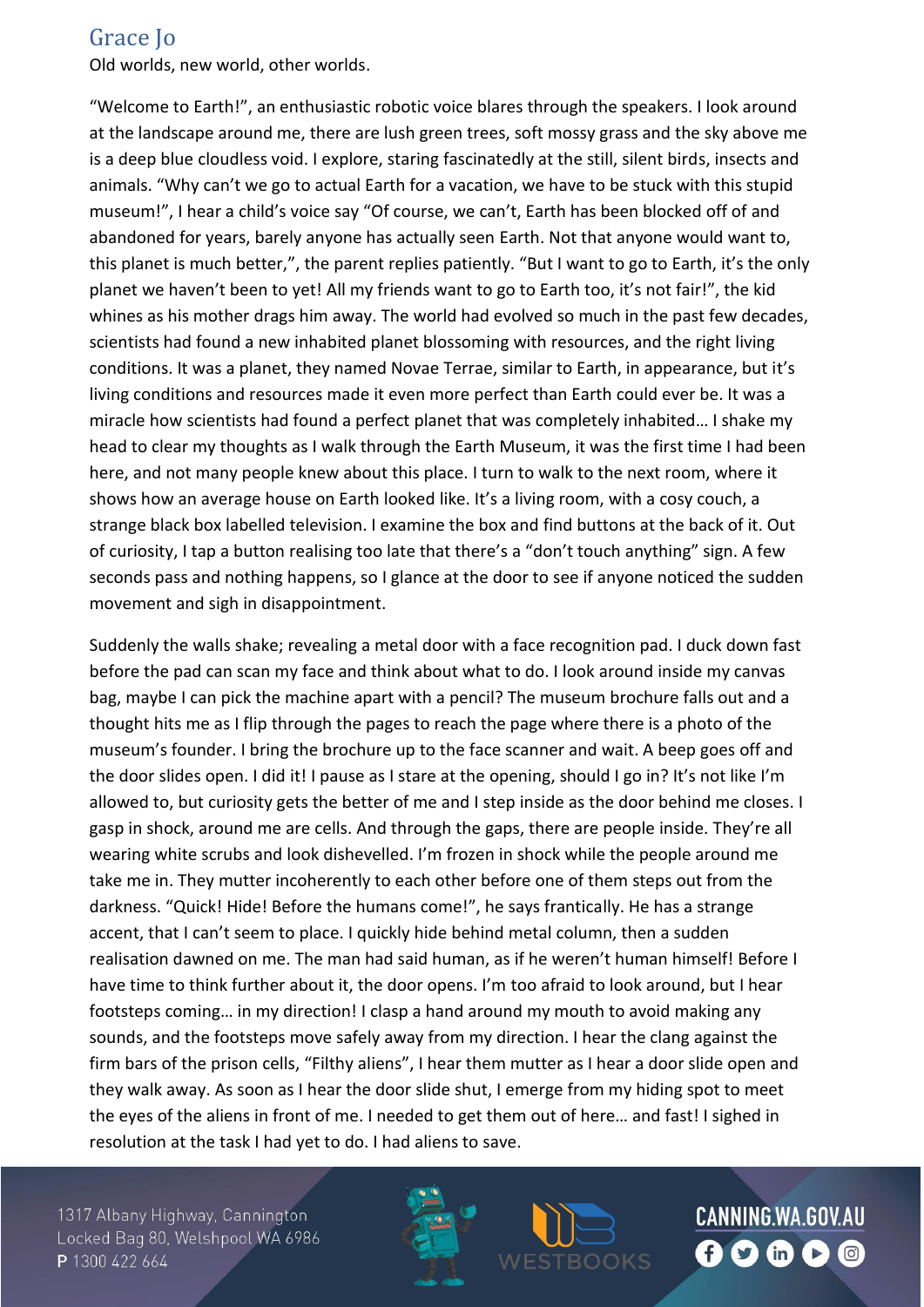#### Sarah Cosgriff

In the Clouds.

My world is on a screen. I trawl through comments and likes and videos and pictures, like it really matters. I am immersed in a virtual universe of tweets and posts; thumbs-up or thumbsdown; and limited reactions. I count wins and losses as numbers on my phone. The door inches open and my Mum strides in. She snatches the device from my hands and scolds, "too much screen time!". She mutters something under her breath like I can't hear her and she's out the door. I reach down under my bed and feel my way around. I drag out a soft, pink laptop cover and take out the silver computer. I sigh in relief at the familiar green glow. 64%. Then, I check what I've missed. It's only been a few minutes but so much has happened. I'm back in this virtual world again, and I don't think I can leave until I fall asleep on a device with empty batteries, silently cheering that I've made that world a better place.

It's finally the weekend when I wake up, and I'm not distracted by the subtle breeze floating though my window or the sound of sizzling bacon, it's the amount of off-screen time. I know I've missed too much just by sleeping; the other side of the Earth is just plugging in their devices to go to sleep, and they've uploaded so much already. When breakfast calls, I'm pulled from my phone and my stomach grumbles. When did I last eat? I asked myself as I stumble out of bed. As I eat, I constantly remind myself of my weight, but my hunger and starvation kept crawling back to me. I leave my half-finished plate on the table and scroll through pictures and videos on my phone. I study the pictures of myself in 'flattering lighting' and take screenshots of the hundreds of likes that it got. The wave of messages kept flooding through, and I smiled at each one that praised my skinniness and beauty. I frowned at the few that told me I was overweight. I sighed and looked down at my growling stomach. They were right. "You have a problem. Put the phone down." My sister orders after swallowing her mouthfuls of bacon. I wiped my forehead of sweat and turned around to face her. Her hand was outstretched, calling for my phone. I refused her, but that only seemed to make her more agitated. "Give me half an hour," I compromised, but she snatched my phone, threw it up in the air abruptly and it hit the floor in a spectacular smash, with shards of glass being lodged in furniture. It was a challenge. I had done plenty of them online before, but this was too much. I couldn't bear it. My eyes narrowed at the broken pieces, staring at the glimmer in the glass on the floor. I was screaming internally.

My heart throbbed but I couldn't let her win. I put on a brave smile where I hopped to my room, avoiding sharp wires and metal and 'protective' casing. The thought of not being able to use my phone sent chills down my spine. A metallic taste was in my mouth, and my stomach stirred. I reached for my laptop case, smiling as I pull out- nothing. It was all gone. The life that I'd built online had been destroyed, and I could do nothing. My first thoughts were always about what was on my phone. Every message, every like. But right now, I don't stare at screens- I stare at sheets of paper. It looks alien, like it would jump out and take me far, far away, but it is still, still as stone. And my pen, finding it's balance in my hand. Soon, it's writing words for the first time in forever. And words come out so elegantly, not with a strained hand on my phone. I could only think about how effortlessly my hand moves in writing and how

1317 Albany Highway, Cannington Locked Bag 80, Welshpool WA 6986 P 1300 422 664

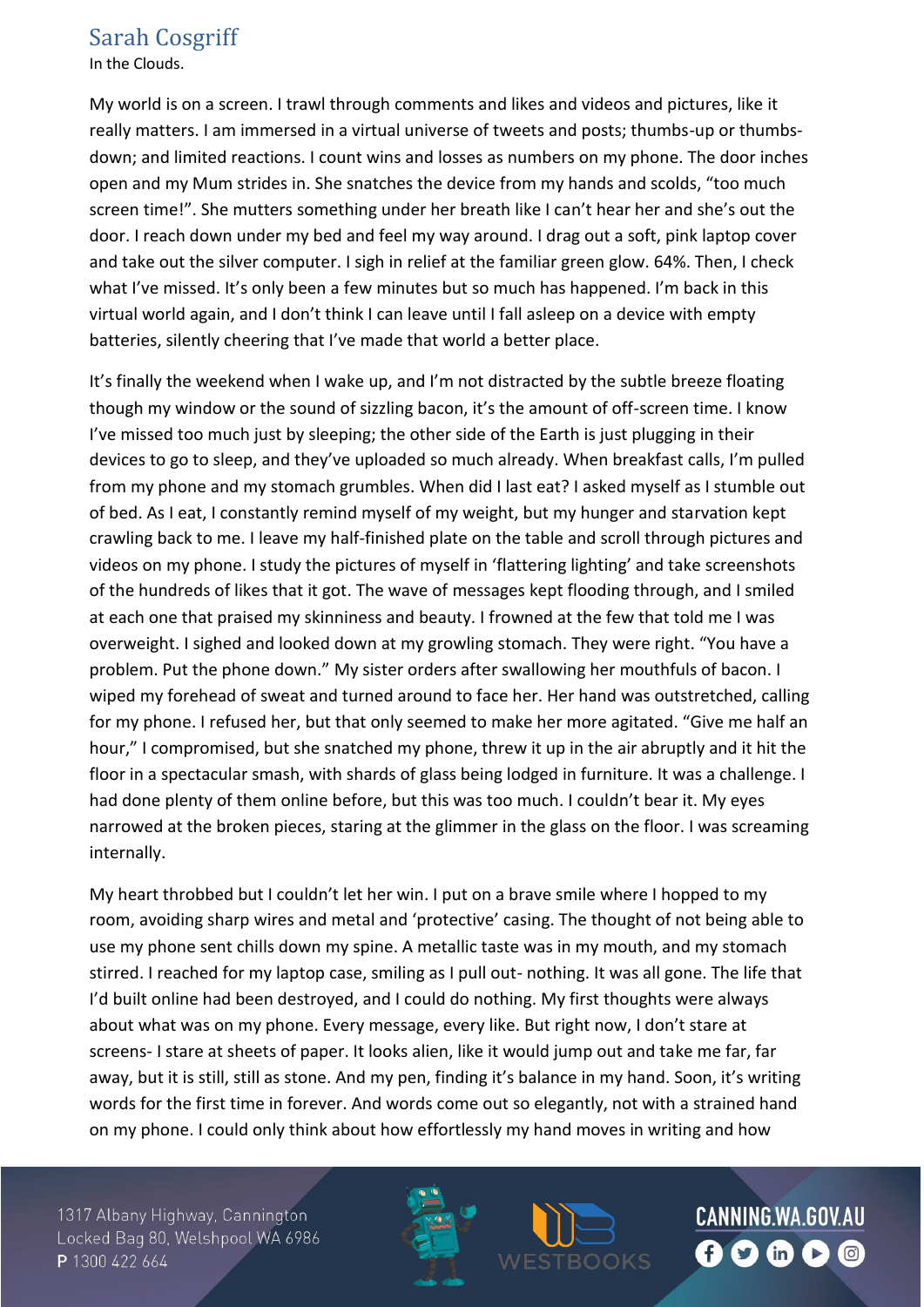words came out of me. I was back in the old world. And I realised how wonderful it is to finally be out of the clouds.

## Sreenidhi Vaidyanathan

The Teleportation.

I sauntered leisurely through the walkway to the library. As I enjoyed the serene garden and chirping of birds, I was startled to the core by a loud yelling in the distance. A man was hollering into his phone. I turned my eyes away, to witness a golden retriever, sitting besides its owner. The man was however texting furiously on his phone, with utter disregard to his dog. Somewhere else, I could see an old man trying to walk at a fast pace, leaving his partner behind while she struggled to catch up. I walked into the library. A glinting light on a corner bookshelf welcomed me. I rubbed my eyes feverishly in utmost incredulity. An unmistakable red light was glistening in the corner. I raised one dubious finger and forced it against the light, letting out a noisy creak. The entire bookshelf split into two parts, revealing a gaping hole. I gingerly stepped inside, as darkness enveloped me. I noticed a tiny chip and pushed it in, only to find the lights slowly coming up, blinding my eyes with their sheer force. Sitting on the edge of a room was a cupboard, with the year 2021 written on it. Instantly, I gaped in thrill and my eyes were sore from opening them too wide. It couldn't possibly be… a time machine!

I edged closer, not daring to make the slightest noise. Emblazoned on it were some numbers. There was a remote with a button. Curiosity killed my insides, as I pressed the button. I waited for what seemed like ages, until finally, an automated voice filled the cupboard: "The Old World." I nervously took a shaky step outside. Blanketing me up was serene nature. My eyes landed on a crowd of people, with ragged shirts. They were mercilessly chained to the ground. "Please help us," they croaked at a crowd of people standing right next to them, wearing posh clothes, disregarding them completely. I walked further to see a group of women protesting for voting rights: "Why can't we vote? We deserve as much as men!" they shouted. "Go home, women! You can never vote," a man nearby jeered at them. I was appalled. People there lacked humane to understand that all genders, race and status are equal!

My vision blurred, as my hand found its way to press the button. "The New World: 3000," the automated voice rung out again. 'Future!' my curiosity skyrocketed. As I stepped out on an alleyway, my hopes and dreams went down the drain. Though there were high rise buildings, sophisticated technology, people walking robot dogs, the lot - everything was artificial. People were so greedy to consume everything and build more that they failed to realise that the world was becoming much worse than it was in the past. The future was out of control. I broke out into a cold, frantic sweat. "I don't want to be here, I don't want to be here," I kept telling myself as I pushed the button, whisking me to another world.

"The Other World: 2021." I stepped out, breathing in fresh air again. I was back to the present, in the library. Time seemed to have been paused while I was away. However, I could not fathom why they called the same place where I was before my ride, 'The Other World'. There were no changes whatsoever. But something was different. Something, that we were all

1317 Albany Highway, Cannington Locked Bag 80, Welshpool WA 6986 P 1300 422 664



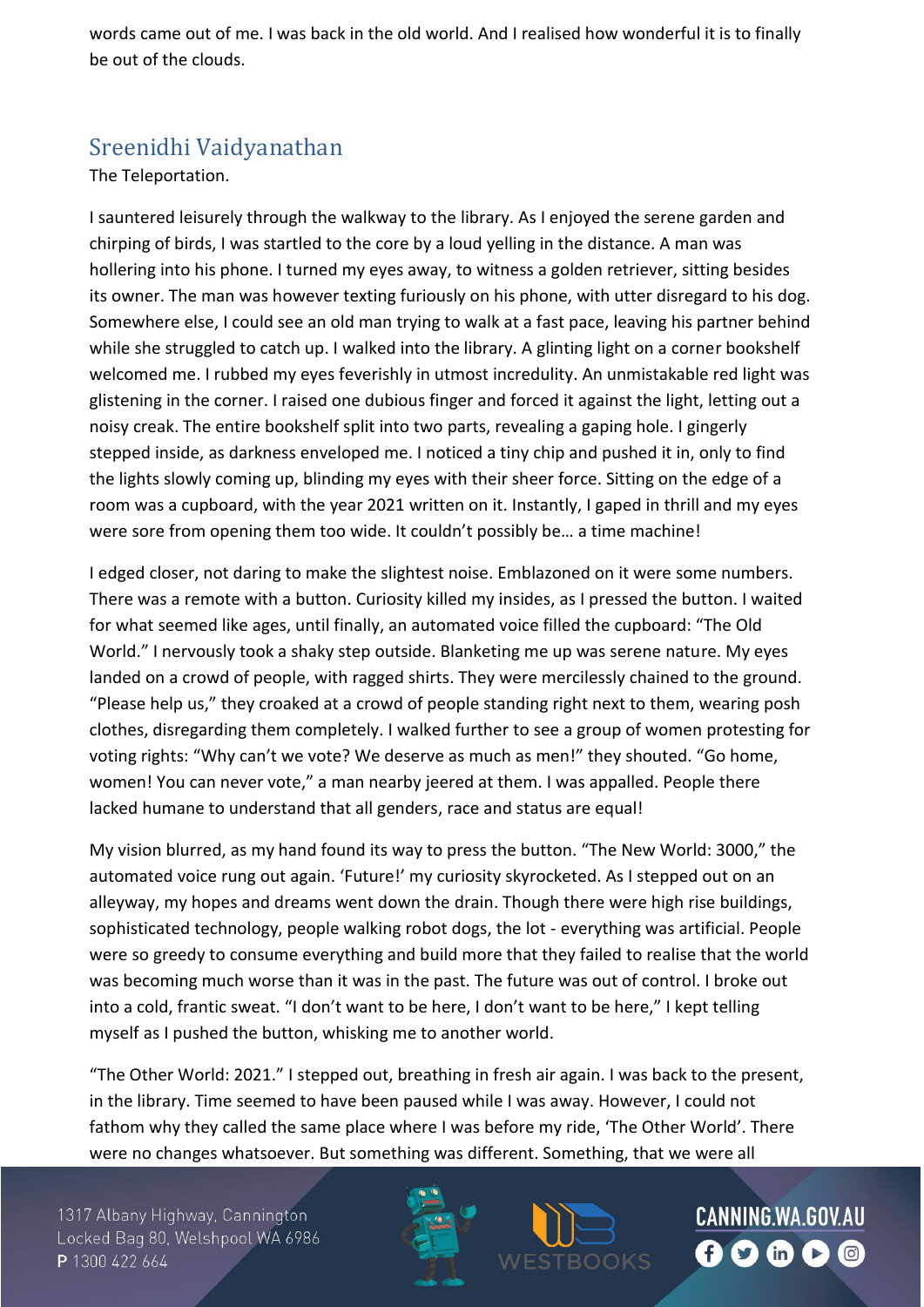wishing to happen. I realised: The man who was shouting into his phone, was now talking relaxedly. The owner of the dog was stroking the dog's fur and playing. I could see the old lady stepping on the pathway, as her husband lent her a hand. Their eyes fell on each other, shining with love as if they had just met. I abhorred the Old World and the New World. The other world was the one I would want to live in. It was still in the present, with its own imperfections. However, compassion, love, and empathy were restored. Something that did not occur in both the Old World, and the New World. Finally, we were living in a world that was perfect in its imperfections.





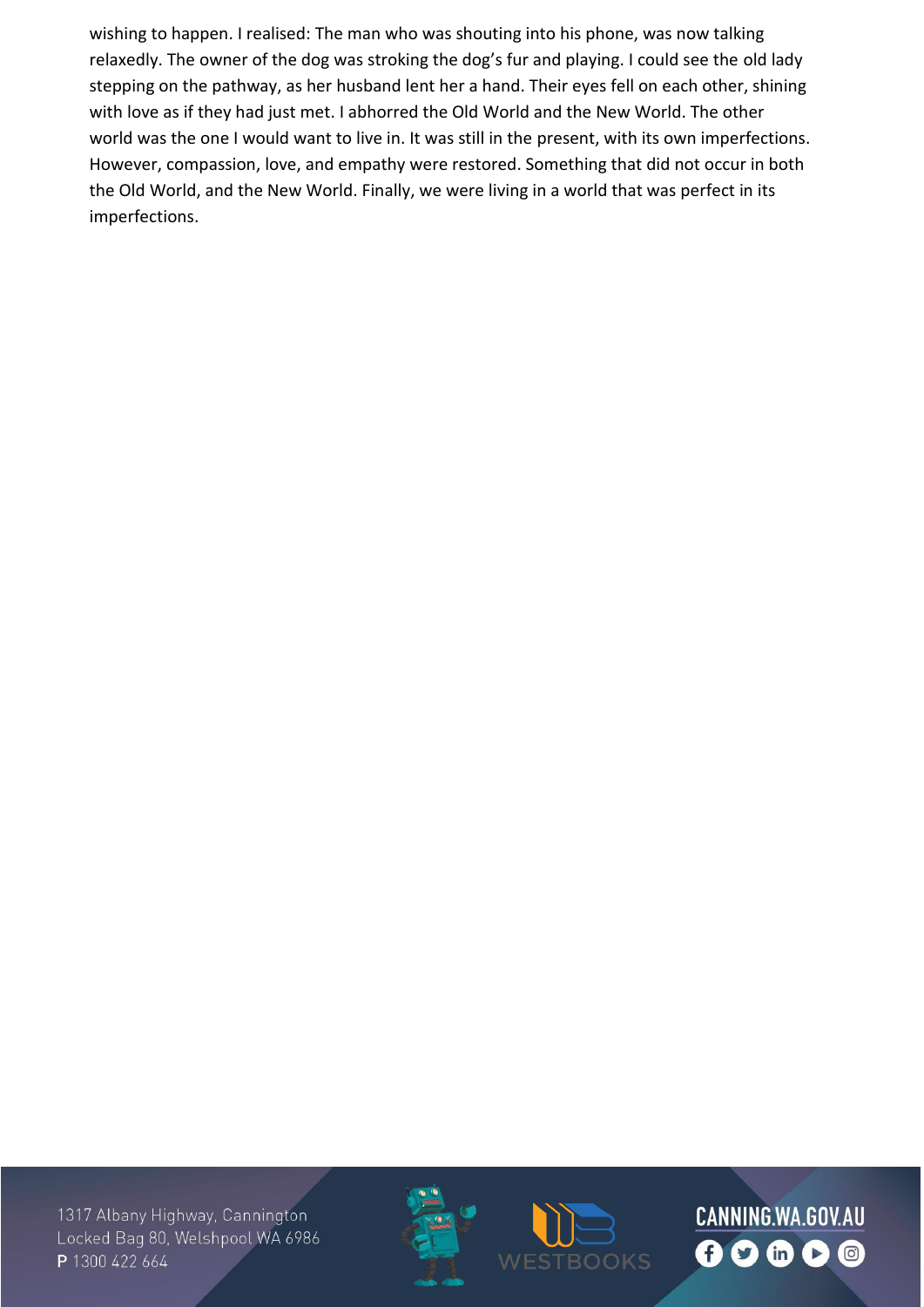#### Ryan Toor

The Bus Journey.

It was a crisp winter morning for school in my small country suburb in Louisiana. I am Tim, an African American boy who has grown up in this peaceful sanctuary of wonderful and caring people. Colour and creed were never a concern in my suburb. "Tim, it's time for school!" mum raised her voice that anyone could hear from miles. "I am off!" I replied hastily. While rushing to catch the bus, I held in my hand my favourite book 'Racism and Hatred'. This book was gifted to me by my late grandmother, who endured slavery and hate against people of colour in her generation. I could not get my eyes off the book as I continued to sit on the old wooden bench at the bus stop.

Once the bus screeched to a stop, I got on it. Mr Jones, a friendly quinquagenarian, Caucasian bus driver, greeted me, "Good Morning Tim! How are you doing?" showing his nicotine-stained yellowed teeth. "Don't forget to bring those freshly baked scones next time." "For sure!" I replied as I sat with Mrs Robinson in front of the bus. Mrs Robinson is a sweet white, elderly lady who was very fond of knitting on the bus. She takes the bus daily to visit her good friends in town for a cuppa. As I continued reading, I dozed off into the past – the 'Old World'. The next moment, I was back at the bus stop again. When the bus arrived, Mr Jones looked suspiciously at me. "Boy, you are wasting your time at school. Go on to the rear of the bus where you belong!" shouting at me cruelly. I walked to the rear, where Mr Jones instructed the black people to sit. Again, I felt hurt by the intolerance. Mrs Robinson, seated in front, placed her handbag on the seat containing her wool and knitting needles to prevent me from sitting beside her. The 'Old World' was a terrible place of unfairness and bigotry.

Suddenly, I was woken up by a soft voice, "Tim, what time is it?" Mrs Robinson, who was sitting beside me, asked. I realised I was back to reality – the 'New World'. The world I am living in now. "Yes, ma'am. It's 8 am," I replied. The bus continued on its journey through the city, where protesters were holding a march against racism. "Eradicate Racism!" they shouted angrily. "Our world is better than this! We are all one!" They raised their voice in protest. I was pondering about the 'New World' we are all living in now. I am grateful to be living in a world where people are willing to fight against intolerance and hatred. When the bus arrived at school, I descended quickly. On approaching the school gate, waiting for me were my friends; Marcus -Chinese American, Lucas-White American and Ajit- Indian American. We all have been close friends for years, and our friendship is inseparable. Just beside the gate was Mrs Clark, our school principal. With her stern wrinkled face and gold-rimmed glasses, she stared down at all of us. "Boys, you are late!" she shouted at the top of her voice. "Report to detention class immediately after school!" as she continued her rants. Oblivious of the trouble we are in, I put my hands around my friends' shoulders as we walked towards the class. "Thank you all of you for being my friends all these years." I sighed in relief. They gave me a dazed look of bewilderment. "Friendship is a beautiful bond that breaks all barriers of racism," the inner voice from my late grandmother echoed within me. While proceeding to class, I thought to myself, how will the future be like in the 'Other World'? Will we live together peacefully with dignity and respect, without racism? Maybe, all humans will have the same colour; then there

1317 Albany Highway, Cannington Locked Bag 80, Welshpool WA 6986 P 1300 422 664

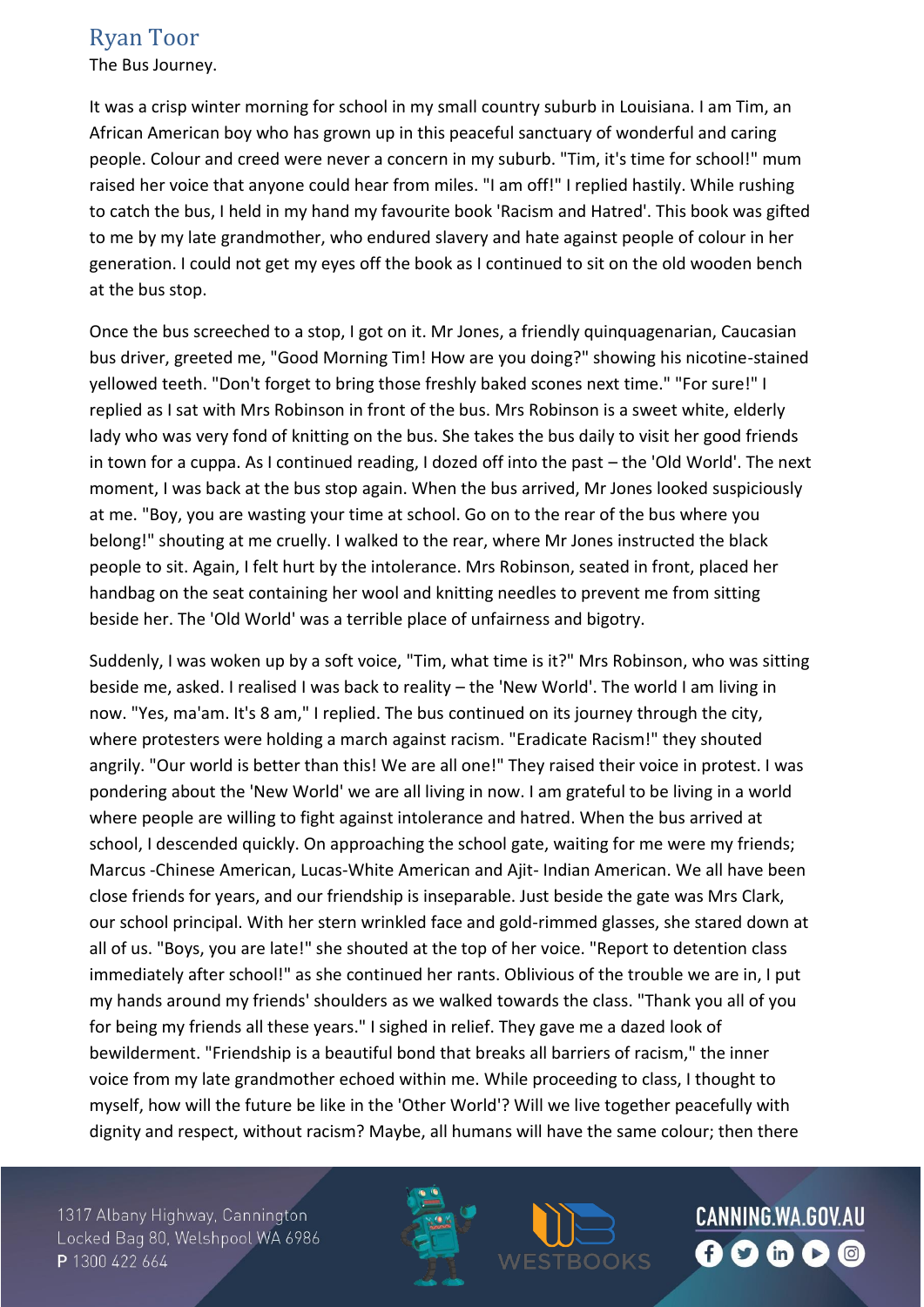will be no differences? Will racism still prevail in the 'Other World'? Will it be a perfect place for humankind? Unfortunately, no one can predict the future, but let's make today a better place.

#### Kaitlyn Sin

#### Eternal World

It was almost silent. Not even the chirping of the birds or the whistling of the wind could be heard. Only the sound of my brother's raspy breathing filled the air. Each heave shuddered his body as if the world lay on his shoulders. I glanced outside. It was early still. The sun was rising behind the pink-blushed clouds, sending a fiery flame erupting through the sky. The streaks of purple, orange and yellow a canvas of the picturesque blue. I was woken from my daydream by my brother's monstrous cough. He was chilli-hot in the face, choking and spluttering, coughing his lungs out. I immediately gave him what little we had of our precious water supply. "Thanks, Sav." He mumbled sluggishly and slumped back to sleep. "S'okay Ty." I stroked his feverish forehead, as hot as the burning sun, and felt a pang of pity.

I stepped outside and a cool breeze flushed my face. I was greeted by the same view I see every morning. Piles and piles of trash stretched far beyond the eye could see. Mountains as high as Mount Everest, mounds as wide as the ocean. I spotted the first of the dump trucks entering the site and I broke into a run. Each new load that came in was another chance of finding something to help Ty. I grabbed out my hook and digging like a dog, I turned over each piece of trash in desperation. But it was futile. There was more and more useless debris that I find every day. Each morning we woke up with a sense of hope, only to be crushed by what seemed like a tsunami of trash. I brought my fists down on the earth and my body shuddered with ripples of anger. "Sav? You okay?" A quivering voice appeared behind me. I whipped around. "Ty! What are you doing? Get back inside!" I panicked. We had no idea what illness he had but there was no doctor around here who could help treat him. "I only wanted to help you. I feel fine, really." He insisted, nodding his head vigorously before his fragile frame crumbled to the ground. The world went into slow motion. The montage played over and over again in my head as not just Ty fell over but others too.

Monty, the old man from across the road crashed down, ripe red spilling onto the harsh terrain below. Mary, who I played hopscotch with, was lying motionless and desperately shaken by her mother. And Ty. My body surged towards him and I cradled his head with my feeble arms. A cool splash of water rained on Ty like a waterfall. I saw Mr Ven, the elderly man I was always scared of, using his sacred water to revive Ty and every other fallen person. "He is ill. Very ill." Mr Ven spoke in short, sharp sentences and a sombre tone. I nodded silently. "Move him to mine. There." He pointed to a dilapidated house, at the edge of the dumpsite. I was shocked at the kindness that he was offering. Guiltily, I hauled Ty over my shoulder and raced toward it. "Check his pulse." Mr Ven urged. I pressed my two fingers against Ty's neck and felt around for a pulse. I couldn't find one. That was when my world stopped. I felt coldness in his limbs and before I knew it, he was gone. Forever. He wasn't grieved. He wasn't buried. Only averted eyes and a mutter of, "I'm sorry", before attending back to their business.

1317 Albany Highway, Cannington Locked Bag 80, Welshpool WA 6986 P 1300 422 664



CANNING.WA.GOV.AU BOOKS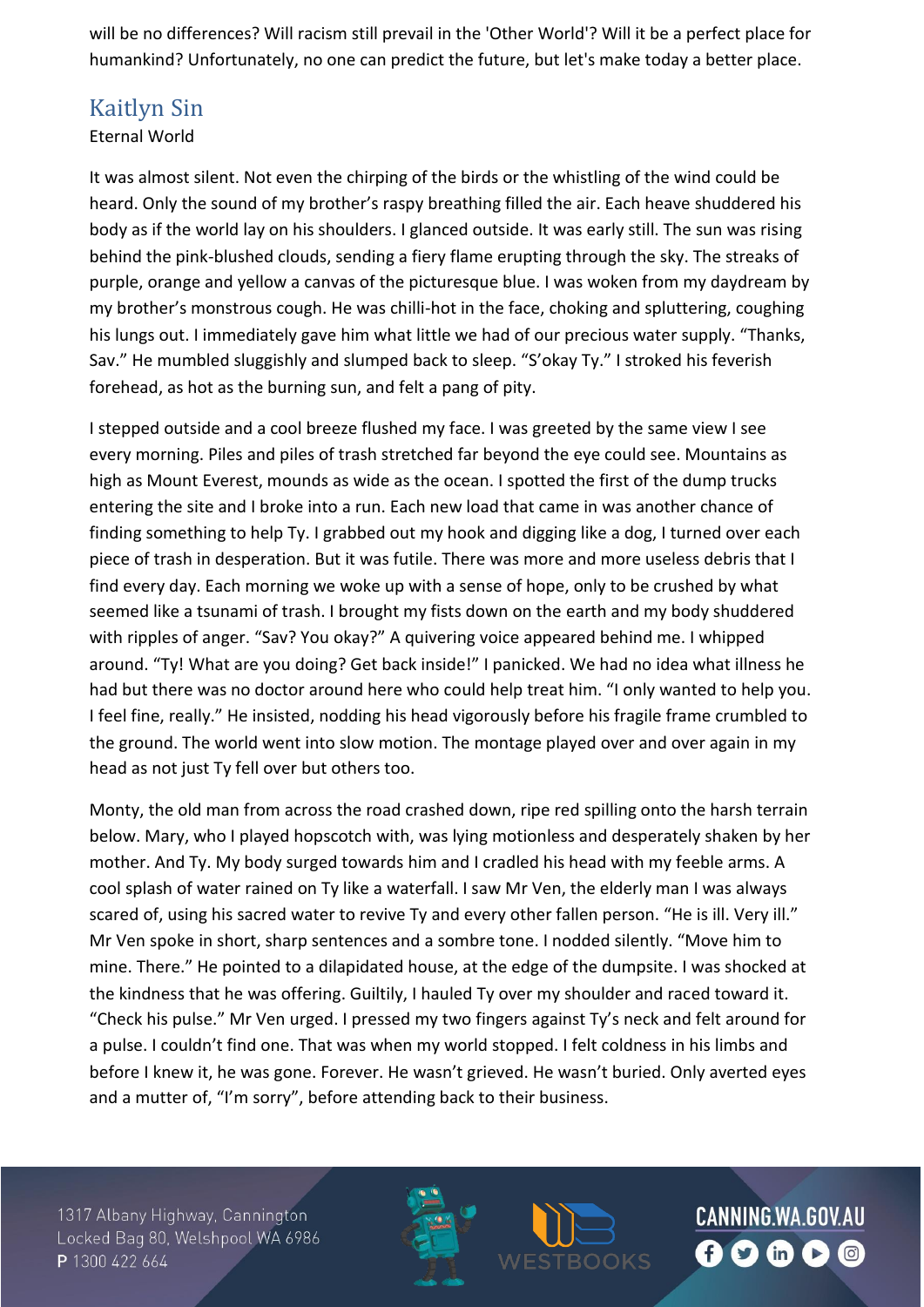People were so paranoid of catching Ty's disease that they didn't even use the trash sites near him. They relocated and took the longer, road debris route rather than crossing Ty's path. The sun shined so happily in the brilliant blue, it mocked his death. No one seemed to care in this dumpster town. I still yearned for him in empty fields and soaring clouds. There he was. A single dandelion sprouted up amongst the weeds in memory of my beloved brother, Ty. It was a symbol of a young boy who was taken away too soon.

#### Sarah Rehman

Crunch. Crunch. The leaves crackled mischievously as Kaiden walked towards his favorite big oak tree. He slumped down under the grass and rubbed his eyes. He hadn't gotten any sleep lately. The nightmares were getting worse. No not nightmares, that wasn't the correct word. More like . . . visions. He looked around. The autumn sun overlooked the big field scattered with towering trees. Greying leaves floated down slowly. There was no one around. That was partly why Kaiden liked coming here so much. He checked his watch. Nearly 5:30. His mum would kill him if he was late. Grudgingly, he pushed himself up and made his way home.

"Oh Kaiden, you're nearly very late," his mum said as she put soup on the table. Kaiden didn't say anything. He didn't need this right now. He hungrily slurped his soup and crashed immediately. Once asleep, however, his visions didn't get any better. He saw the usual, the big farmhouse, with that creepy middle aged man shouting illegal insults from the tractor. Telling him he was worthless….Telling him he wasn't good enough…Who did that man think he was? But that didn't mean Kaiden think about them. Then he was in a clean little kitchen. With wooden planks for the floor and top counters. A creepy old middle aged woman sat at a rocking chair next to the kitchen, knitting what appeared to be a sweater. She gave him a look of absolute loathing, and started repeating the usual insults. Then suddenly, he was in a bedroom. With dirty walls with all sorts of stains. He laid in bed and stared up at the ceiling, which had a stain that was…red…. BBBRRRRRRRRPPPPPPP.

Kaiden suddenly awoke to the suspicious sound of a large vehicle's engine being turned on. He sat up in bed, suddenly tense. Wait…No…This wasn't right. He was exactly in the place he'd dreamt about. This SO wasn't right. He ripped his covers off him and stood up. But something felt wrong. "This is sooo messed up," he muttered to himself. He looked down at his clothes and saw that they'd disappeared, and he was wearing a….dress. A simple light pink frock. He turned and found himself face to face with a mirror. And what he saw in it, chilled his blood. He was a girl. He had long dark brown hair braided down his back, large black eyes, rosy cheeks and thin lips. He would've thought he was pretty, IF this wasn't so messed up. He ran out of the room and into the ground floor. It was EXACTLY like his dream. "Oh man! Oh man!" he whimpered. He ran into a room and found a kitchen. The one from his dreams. Same old wooden floor, counter tops. But thankfully, the rocking chair was empty. He ran outside into the….farm. Just like the one from his dreams. But at the moment, it was quite peaceful. There were corn husks growing over wide stretches of land. Crows flew around fluffy scarecrows. A tractor stood parked near a tall building that could only be a barn. The door was ajar. He walked towards it and pushed it open. It smelled like grass and dung. It was eerie and dark. He

1317 Albany Highway, Cannington Locked Bag 80, Welshpool WA 6986 P 1300 422 664



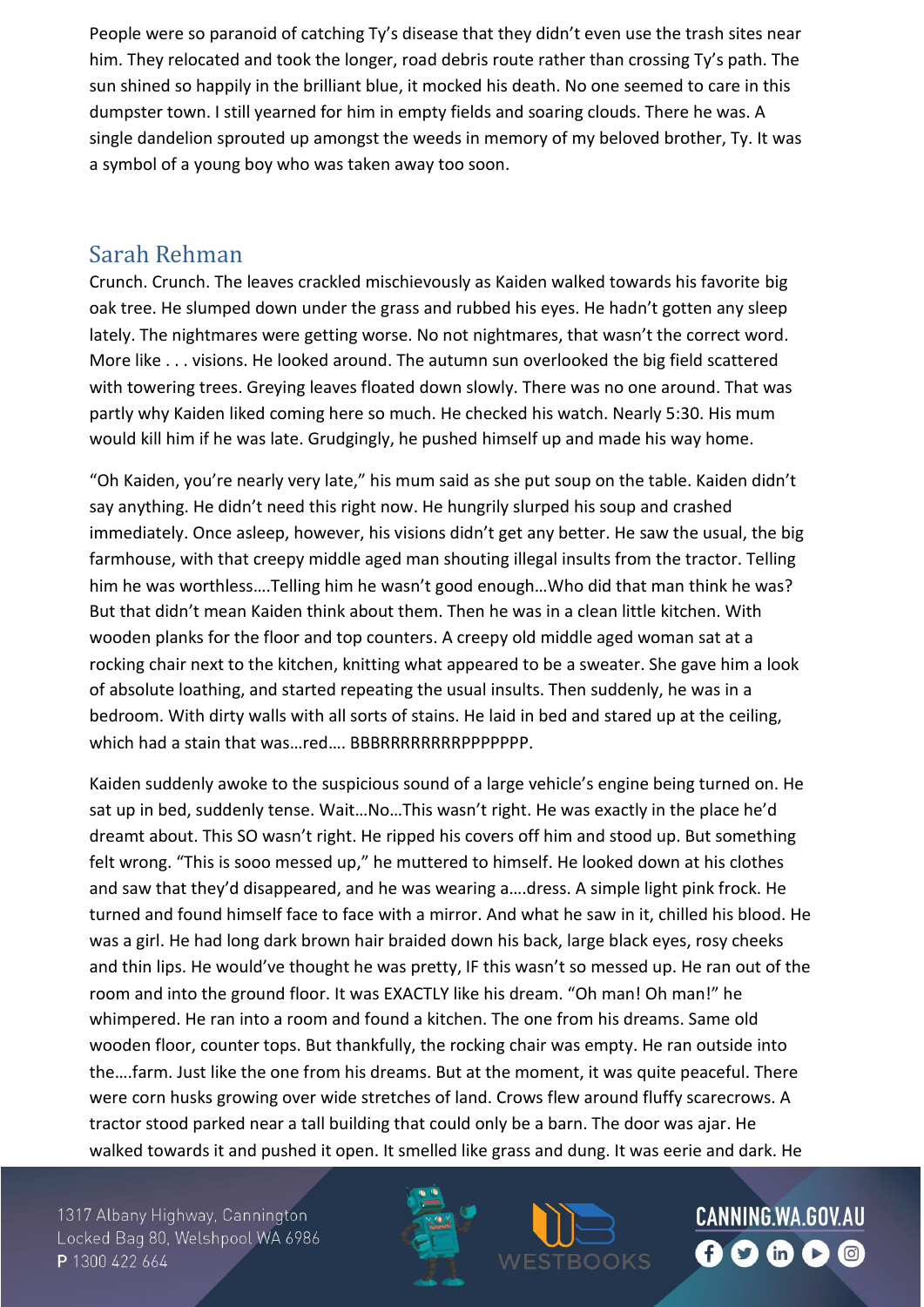took about 10 steps inside it when the vehicle-engine-turning-on-and-scaring-him sound occurred again. He bolted outside and found that the tractor on and in full swing. And riding it in greasy overalls was a man. And his face filled Kaiden with absolute terror. Because it was the same one from his dreams! His pus filled face stared at Kaiden until he could stand it no more.

The man gave Kaiden a look of deep hatred and spouted more words. Words after words. JUST like in his dream. He ran into the house, and before it happened, he knew what would happen. The old woman was there, giving her that distasteful look and spewing words as well. "….Little Lily...poisonous girl….." the woman muttered. Kaiden didn't really know why this bothered him so much. Truth was, he was afraid this stuff these people said was true. And he didn't want it to be true. But at that moment, as he ran towards the bedroom, he was sure of one thing. Some girl called Lily was at his house, living his life, probably scared out of her wits.

1317 Albany Highway, Cannington Locked Bag 80, Welshpool WA 6986 P 1300 422 664



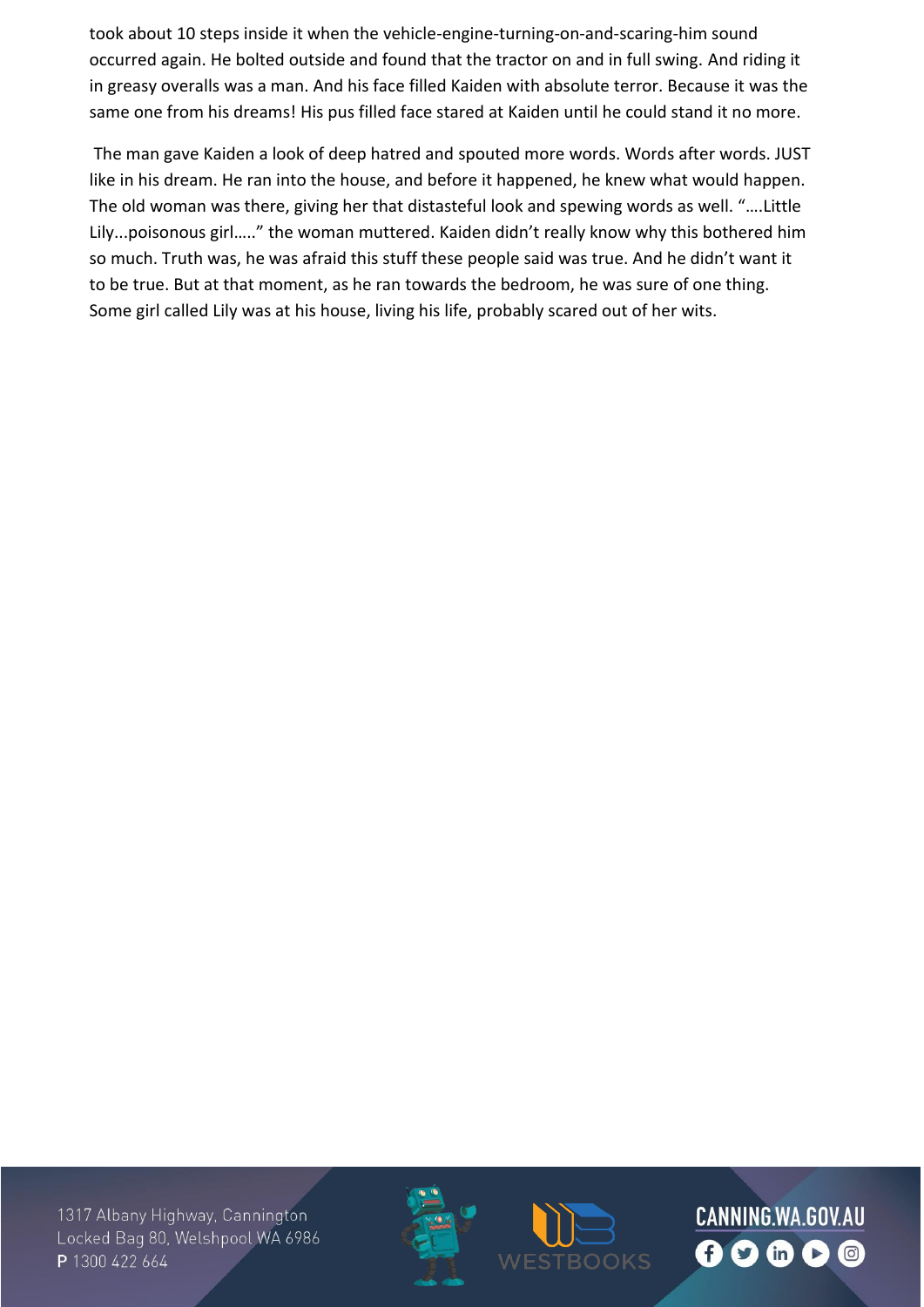#### Lucas Murray

My heart beats faster and faster. This is it. This is the discovery of a lifetime. I swim down slowly, getting deeper and deeper into the sea, swimming further and further away from light. Ever since this morning, I have become obsessed with finding out what is at the bottom of the sandy shores at the beach. I can hear a weird noise, almost like a heart beating. As I swim deeper and deeper, I can almost hear voices. Then I see it. The sand falls away slowly, revealing a tunnel. It is almost like it wants me to go in, opening at will. I go in anyway. Sandstone is everywhere, buildings as high as mountains. There are windows, even doors- like a whole different world.

Something tickles my foot. I giggle, until I realise what it is. A crocodile snaps at my toes. I gasp and swim rapidly, my scuba gear falling down, but I don't care. All I care about right now is escaping. I look for a place to escape, and then I see it. A crevice in the wall. It is not big, but it will work. I kick the crocodile in the eye, stunning it for half a second. It is all I need, though. I slide myself into the crack in the wall and hide. My heart beats faster than a speeding train. I pray that it doesn't see me. It slows down, carefully seeing each slot and slide in the wall. I need to get out of here. As I move deeper into the wall, something grabs my arm. "AAAGGGHGHHHGGGGGGGG!" My scream is muffled as I am pulled out of the slot. As I open my eyes, my dad is smiling. "You went in very deep. I was worried." At first I am relieved, but now I am frustrated. "I know what I'm doing. You shouldn't be worried." He glares at me, furious. But something's very wrong. His eyes glow red. His shoulders grow bigger. He gets taller. Then he silences himself, taking a deep breath. It must have been nothing. After everything that has happened today, it's probably the most normal thing that's happened.

As we go back to our boat, I feel like something is off. As I walk to the boat ramp, it seems to be wider. I must be hallucinating, maybe. I hope. When I put my shoes on, they are way bigger than usual. Strange. Eventually it gets dark, and we sit down and have dinner. As I turn and rotate my noodles, there are green, long capsules in it. "Iron and magnesium," he says, reading my mind. I don't have iron deficiency, or even any mineral problems. I pretend to eat it and enjoy it. He smiles creepily. Something is very wrong with my dad. "Dessert? I made ice cream!" He smiles. He pulls out a bowl of green stuff with white things on it from the fridge. I physically stop myself from vomiting. "Uhhh… no, thanks. I'm… full." He gulps down bowl after bowl of this stuff. As the moon goes up, I gulp, horrified. It's green. I hear voices again. The crevice! I don't know how and why, but I have a theory that the crevice is a portal between two different worlds. It almost stares at me, saying "Hey… come over here…". As I slip out of the boat, swimming to the crevice, my dad yells, "HEY! GET BACK HERE!" I ignore him and push on. The crocodile is still there, but this time, I don't run. I wrestle it to the ground, stabbing it in the eye. It cries and swims away. As I slip out into the real world, my dad yells "NOOOOO…". I look around. The moon is white. It could be promising. The boat is normal. I walk in and my dad hugs me, along with my sister. "We were about to call the lifeguards! At least you're safe." He hugs me again. I go to bed exhausted. My sister smiles at me, weirdly. Her eyes glow red. Her shoulders go wider. She grows taller. "Goodnight, Lucas," She smiles.

1317 Albany Highway, Cannington Locked Bag 80, Welshpool WA 6986 P 1300 422 664



BOOKS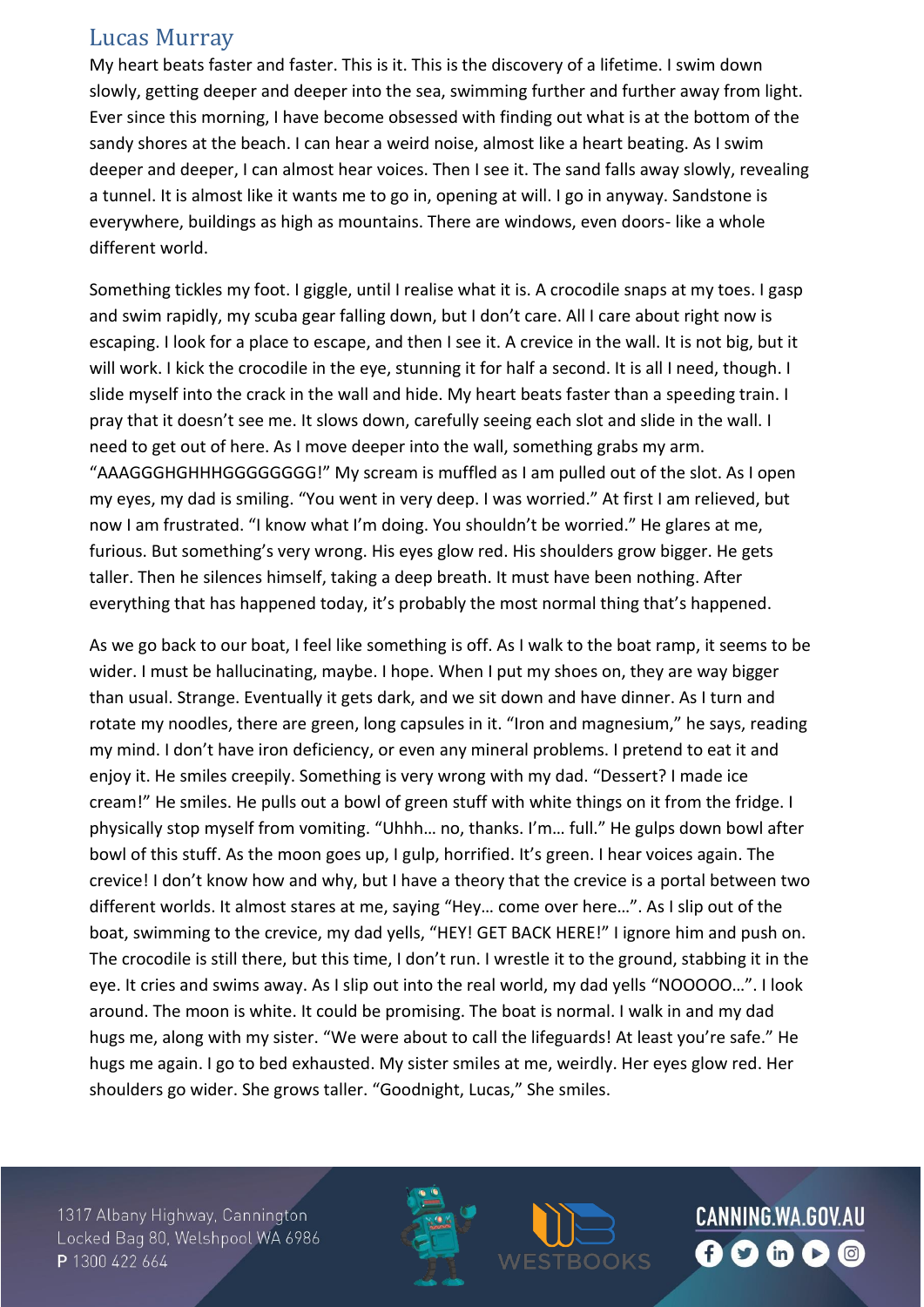## Matthew Langford

And then touchdown. He was on the moon. Williams couldn't believe it. Just a year ago they'd made touchdown and now they'd set up a full base. It showed those communists. American ingenuity could achieve anything. The CO of the project interrupted his thoughts. "You all know why you are here. This Project will not finish itself. America, and by extension the rest of the free world, is waiting. Retire to your quarters and get some bedrest. Work begins at 0800."

\*\*\*\*\*\*\*\*\*\*\*\*\*\*\*\*\*\*\*\*\* Project Faustus Objective: To use occult bargaining processes discovered during the Apollo 11 project to benefit the war situation in Vietnam. To do so, a team of specialised researchers have been sent to an isolated base on Mars. This provides isolation and keeps entities away from Earth. \*\*\*\*\*\*\*\*\*\*\*\*\*\*\*\*\*\*\*\*\*\*

"But is worth it? What we're doing, I mean." William looked up at David, the Pentagon's best occult researcher, who was pondering his answer. "Yeah, it is. Anything is worth it to stop the reds." "But at what cost?" "Screw the cost. My brother was conscripted during the first month of the war. Only his tag came back. You should have seen his letters. They were… I don't really want to talk about it. But the reds took him, and I need to get them back." Jerry walked into the room. "Now back to work, boys. As the CO said, this project isn't going to work itself." He walked off. "What a douchebag", David said, getting up, "Just because he's some big-shot wizard he thinks he can boss us around. Y'know, I heard that he was holed up in some backwater prison until they pulled him out for this." "And... boys? He's like, fifteen", replied to William, getting up as well, "Still it's best if we do get some work done. Fate of America and such. Do you want to operate the Vance, or can I?" "Whatever you want", responded David, as they walked out.

\*\*\*\*\*\*\*\*\*\*\*\*\*\*\*\*\*\*\*\*\*\*\*\*\* List of item requests for Project Faustus: Vance-Venkhman Reality Mesh 2 Peters Thaumaturgic Field Measures Di Infernii Mysteriis, original Latin edition. 500 pounds of sulphur. 200 virgins 1 knife. Requests Granted. \*\*\*\*\*\*\*\*\*\*\*\*\*\*\*\*\*\*\*\*\*\*\*\*\*\*

"Mesh operational. Starting ritual" Williams stared at David. He couldn't bear seeing what was happening during the summons. David was looking straight ahead. His commitment was admirable. "Gate opened. Entity emerging." The C.O. started talking. "Mr. Peterson, you have your brief. Keep exactly to the terms of the agreement. We don't want a repeat of '43. If the mesh is stable, it can't hurt you. You're perfectly safe. Everybody ready?" There were replies from across the room, except for the researchers, who were too focused on the task at hand. "Entity emerged", said David. William took in a short breath. It always bugged him how little he looked like how he was depicted. There was no humanity there, just tentacles and malice. An alarm went off. "David, there's something wrong. The mesh is failing, and the PTR is going bonkers. I'm reading 200 Spikes and increasing. It's breaking all known laws of Thaumodynamics. I'm going to stop the operation." William rushed over to the emergency stop, but before he could hit the button David grabbed his arm. "You think you can just stop this, after all that's happened? Everything we've sacrif-" And then the mesh blew, and then the creature was out, and David was screaming, and Williams started running. Only one thing could be done now

1317 Albany Highway, Cannington Locked Bag 80, Welshpool WA 6986 P 1300 422 664

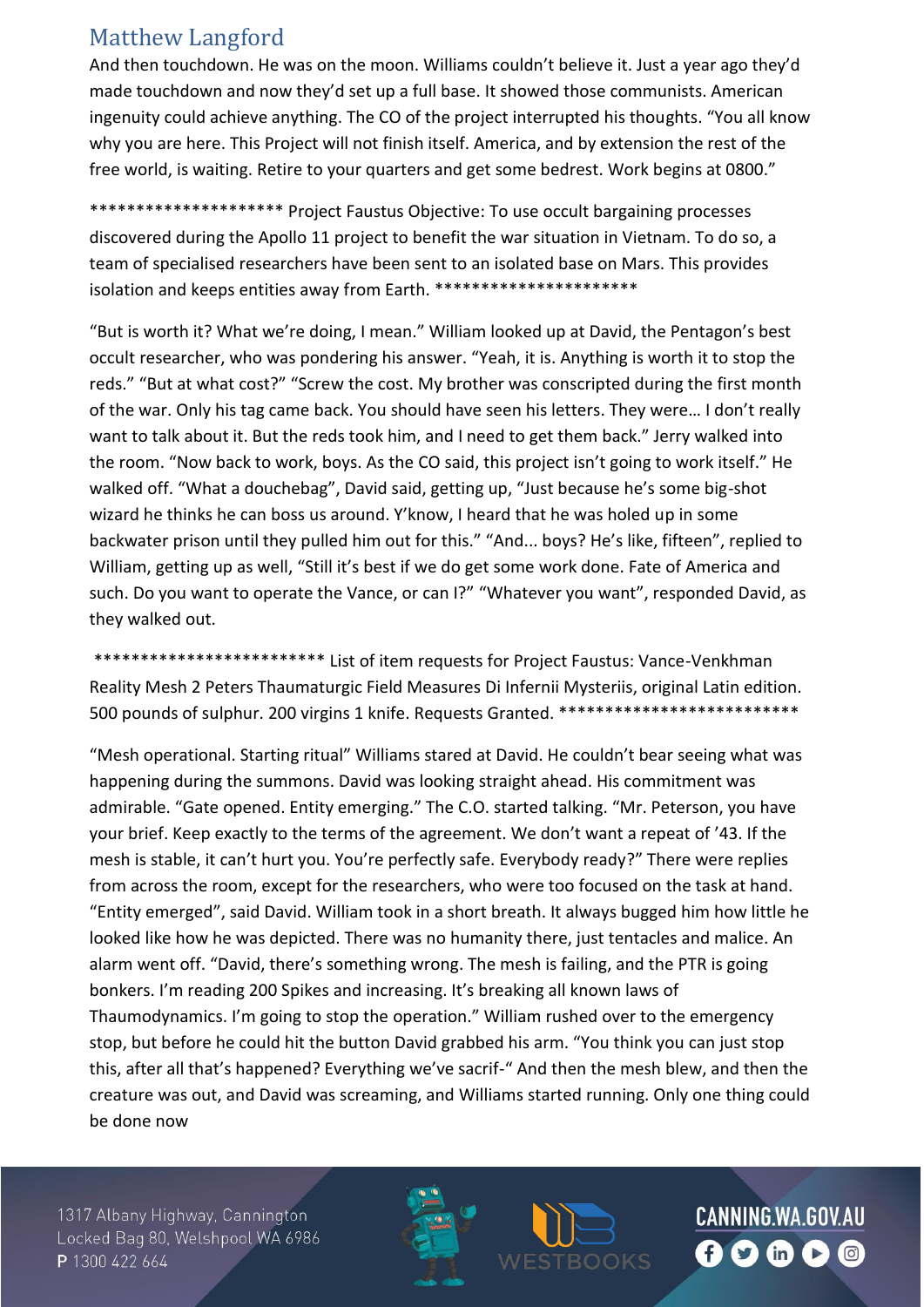\*\*\*\*\*\*\*\*\*\*\*\* The main chamber was burning. How that could happen on this airless rock was beyond William's concern at this point. All he cared about was the button. It would put a stop to this whole thing. And there it was, in front of him. He heard tearing metal behind him. He hit the button. -Nuclear detonation in 30 seconds- The entity ripped through the door. Williams picked up a chair and threw it at the creature, but it bounced harmlessly off. -20 seconds- A polyp reached out and reeled him in. William decided to say something before he died. -10 seconds- "Y'know, at this point -5 seconds- it seems appropriate to say -2 seconds- go to hell you -" BANG And then nothing.





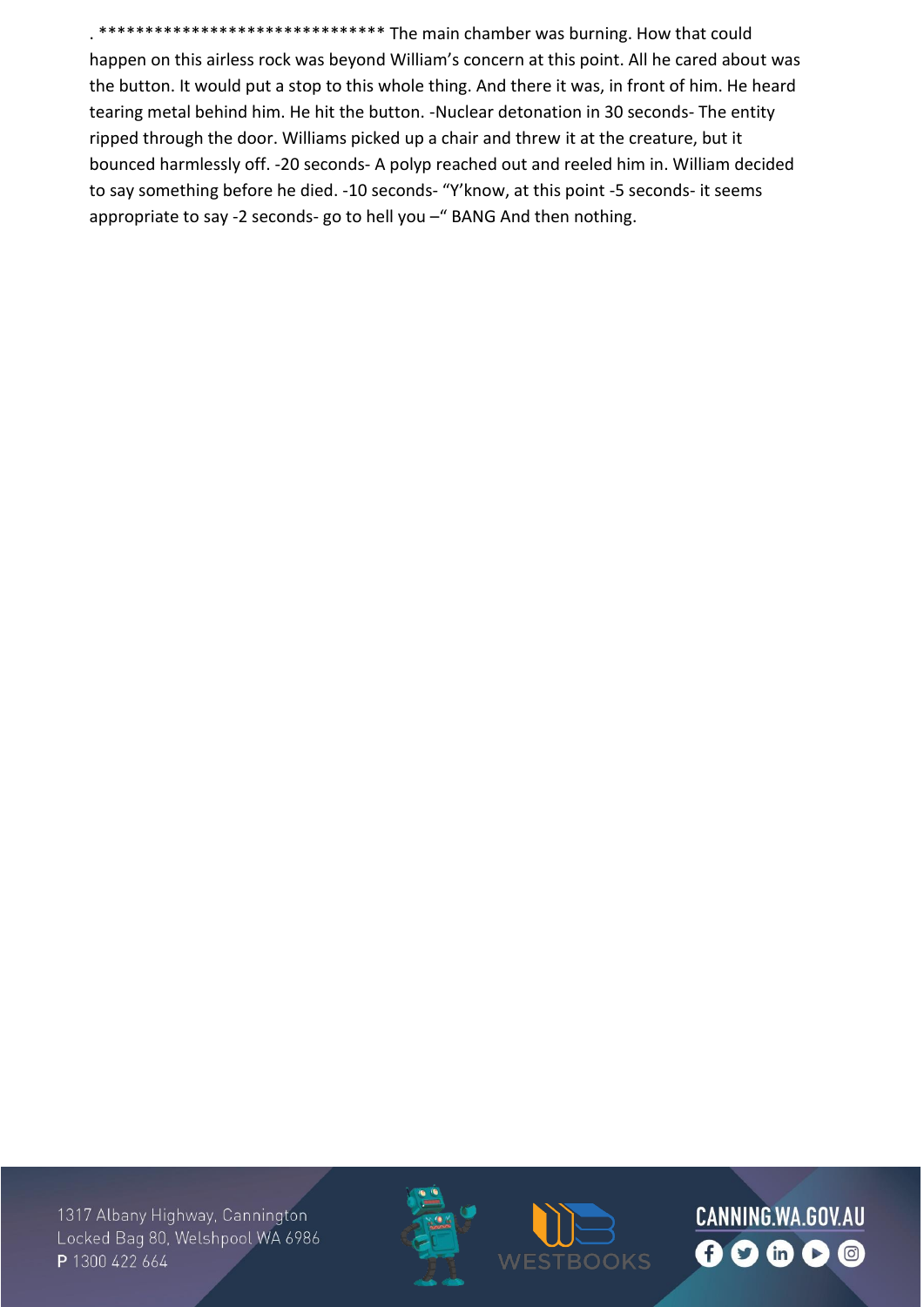## Category: Year 10-12 – SHORTLIST

#### Maryam Nemati

Better Than One's Wildest Dreams.

The dawns are dark, so are the evenings. Approximately, there are only 9 hours of clear sunlight in 24 hours. These times of the year are supposedly when the community is bustling, when everyone works and sleeps. Though I reckon my neighbourhood does this all year through. The only vivid memory from my childhood is to attain my dream of becoming a professional architect. Envisioning the beam on client's faces as they witnessed their impracticable dream turn into reality. Practically everyone expected my future to be a fantasising success. Though, for a fact, it takes more than a couple of expectations and cheers to make an almost impossible dream come true. I was fresh out of my final year of studying to be a licensed architect. I knew the high potential of my dream becoming reality. Although, after many attempts of applying for my occupation, my resume instantaneously got rejected, my ambition and hope died away like an ice cube melting on a hot summer day.

For some time, I volunteered to work business hours in a small boutique down the road. On this foggy morning, the heavy smoke covered the blue sky, I stepped out and looked up at my small, vintage, lousy, household. Guilt trips me every morning before departure about what I have turned to. To my lack of potential, to my disintegrating success as I serve 80 year-old's who treat me like a slave. The only hobby left of mine is contributing to the lottery with the exact 7 numbers every time. I let myself waste my last penny on a useless, unrewarding piece of paper in hope of prosperity. With optimism that my lucky values are shown, I hold my breath and flick to page 32. As usual, the number drawn is never remotely close to mine. An advertisement on the right-hand side corner with a substantial house catches my eyes, in wonder, I scan the letters; I couldn't believe my eyes. 'Looking for an architecture in central Sydney asap! Call: 0483833632'

Throughout the day, I visualise the future that could be ahead of me hanging on by a thread. The image of the advertisement popped up in my mind every minute of every hour. I want it. I need it. But I can't. As the roads were looking lifeless, I pulled the shutters down and ran until I broke a sweat. I was faced with 20 odd stairs that led underground. I took a big breath in as my legs took leaps of faith. Soon, I was encountered with a large roar of people laughing and shouting as the loud horn of metros echoed through the room. My whole body froze numb, my spine arched perfectly straight. The signals sent from my midbrain to my limbs felt pointless. Lifeless with what to do, what's my next step? My brain pushed every inch of my body to walk up the staircase; to stick to the innocuous lifestyle by earning minimum income rather than risk my accommodation and position. My hands start to sweat. My heart races faster than ever. it's pursuing me that this is what I wanted all my life, and I'm rejecting the chances of starting a new life with a clear mindset and reputation in the community. I stand on the pathway, emotionless as my heart and brain fight for what's right for me. I hear the metro announcing, 'closing doors soon'. My legs take the biggest steps as quick as they physically can. I breathe faster by the minute as I sweat through the wind. My body fights against the cold weather as my fingertips feel numb. Soon enough, I'm in a small cubic box with 20 other passengers. I take

1317 Albany Highway, Cannington Locked Bag 80, Welshpool WA 6986 P 1300 422 664



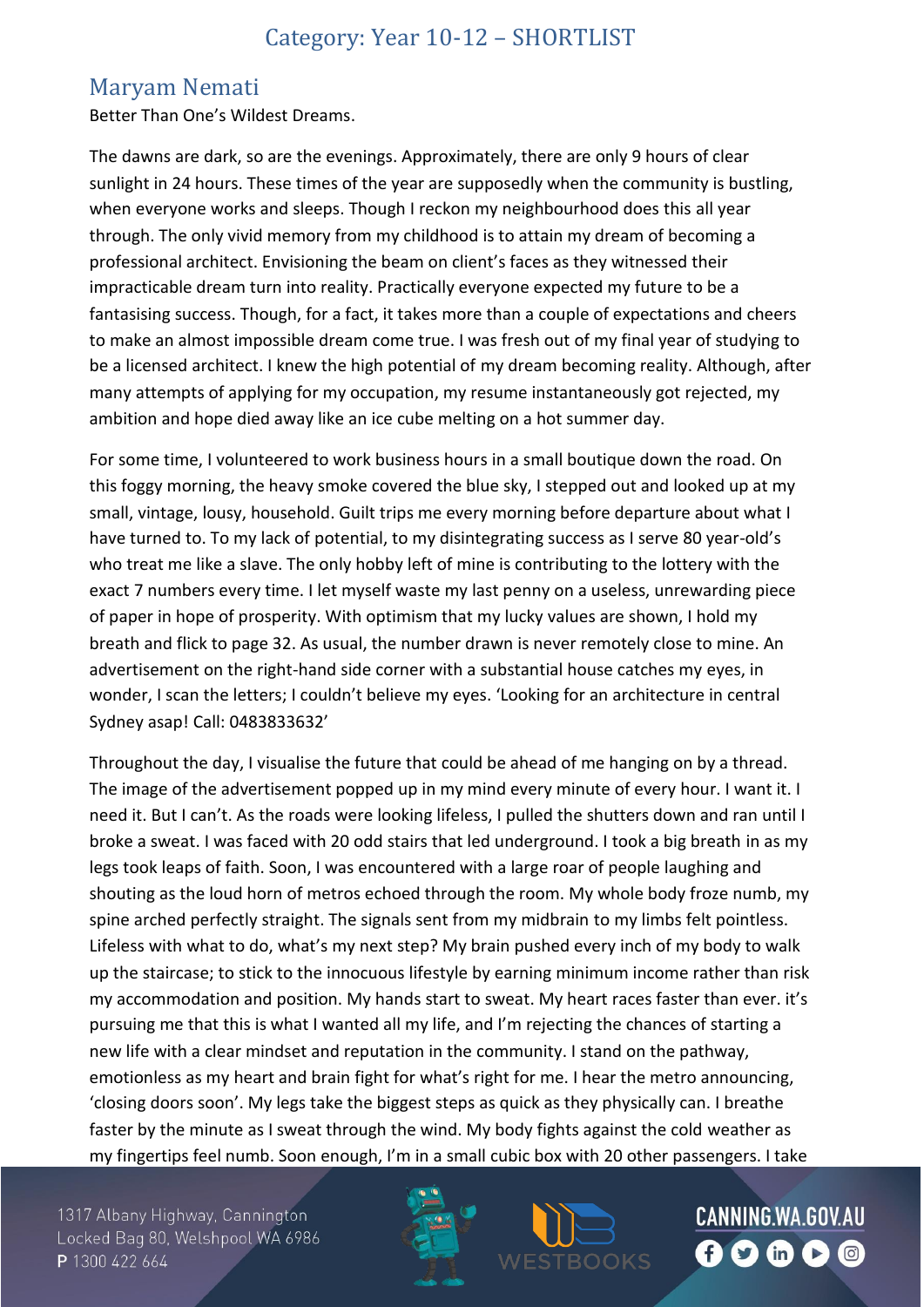my water bottle out and take a gulp of water as I sit down on the closest empty chair. Blank, I look at my wrist and whisper, 'it's 8:07, although tomorrow's a brand new day'

## Samantha Kay

Millions of years of exploration, ending with the bang of a capsule, a shudder went down my spine like a cat been hit with a droplet of water. A split second of light shines on my face before been suffocated in a pillow of grey. Below me, billions of people I've never met, engulfed in flames, knee deep in water or slowly passing away with the hue of radiation hitting their face. Surrounded by people lacking competence or any slight version of empathy, simply here because of the people before them and the money they possess. The breaking of the atmosphere and the buzzing of the rocket, the light that once Sunkissed my skin every summer disappeared, never to be seen by me again.

Just like me, the ice caps couldn't take it anymore, fitting in with the ocean's harshness. The once majestic trees that stood tall, destroyed in one sitting, just like a wrecking ball to an old house. So how did I get on this one-way flight to a planet oozing streams of dark red. Unlike the ambassadors, influencers and models around me, I'm simply here to make up part of the 15 year-old society, otherwise I would be left like all the others to reach my near definite fate. The end of the initial blast off, a steady pace and a cheer over the speaker. "We have left the Earth's atmosphere and are ready to take the step forward to relocating our past life on our new home, Mars! The bar is now open and ready for use."

Just like that, almost as if everyone forgot about everything that we destroyed in our path for an easy lifestyle. Our children would never get to see monkeys giggling and swinging in the trees and bears going fishing for their cub's breakfast. People flock to the bar like seagulls used to flock to a hot chip on the floor of a fish and chips shop. I see the other kids my age, almost looking as alienating as what's on Mars. I grab my phone out and put my air pods in, the sound of The Stokes fills my head as I drift asleep. All my thoughts start to drift away as I'm abruptly woken by a light tapping on my suit. I open my eyes to see one of the boys from the group as he sat down next to me. Instantaneously there was some sort of connection, a look in his eyes which made me truly believe he cared about the Earth as much as I did. Words slowly start flowing between us, discussions of our past adventures and lives, political debates about who was truly to blame for the downfall of society. I was stunned, somebody with intelligence on here with me, most people on here were rich and famous, with such intriguing stories that they could distract future generations from asking questions about how we ended up millions of kilometres from our original home.

The next seven months became a blur, everyone met their match from "heaven", all ties with our once flourishing home were cut and all parties had whittled down to a sense of serenity on the ship. Six o'clock in the morning, woken up in a daze, an alarm with such a beautiful tone it couldn't possibly be alerting us to danger. Words booming around the ship, an electric feeling coursing through everyone's veins. Within the next hour all moments and memories that occurred aboard this muggy ship will be put aside and all attention will be relocated to admiring our new 'home'. As we all buckle in for the last time, everyone's hands winded between each other's. More energy vibrating in the room than gasoline in the tank. The rocket

1317 Albany Highway, Cannington Locked Bag 80, Welshpool WA 6986 P 1300 422 664



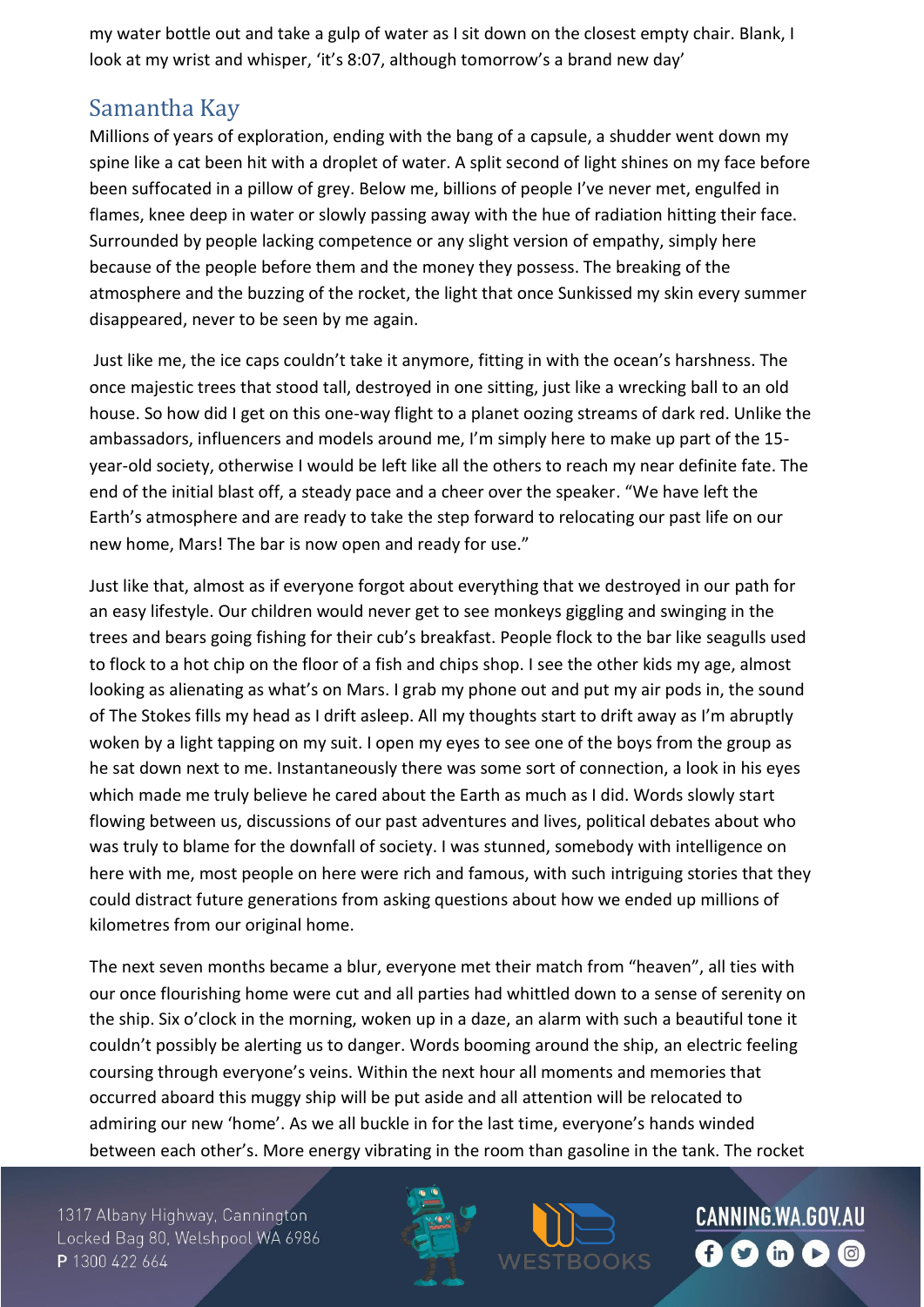descending, a plunging feeling in my stomach, squeezing hands with the person next to me so tightly my knuckles turn white. Touchdown, a lunge forward and cheering throughout the ship. Seven months of restlessness finally ending, this time our future is for us as a community to decide.





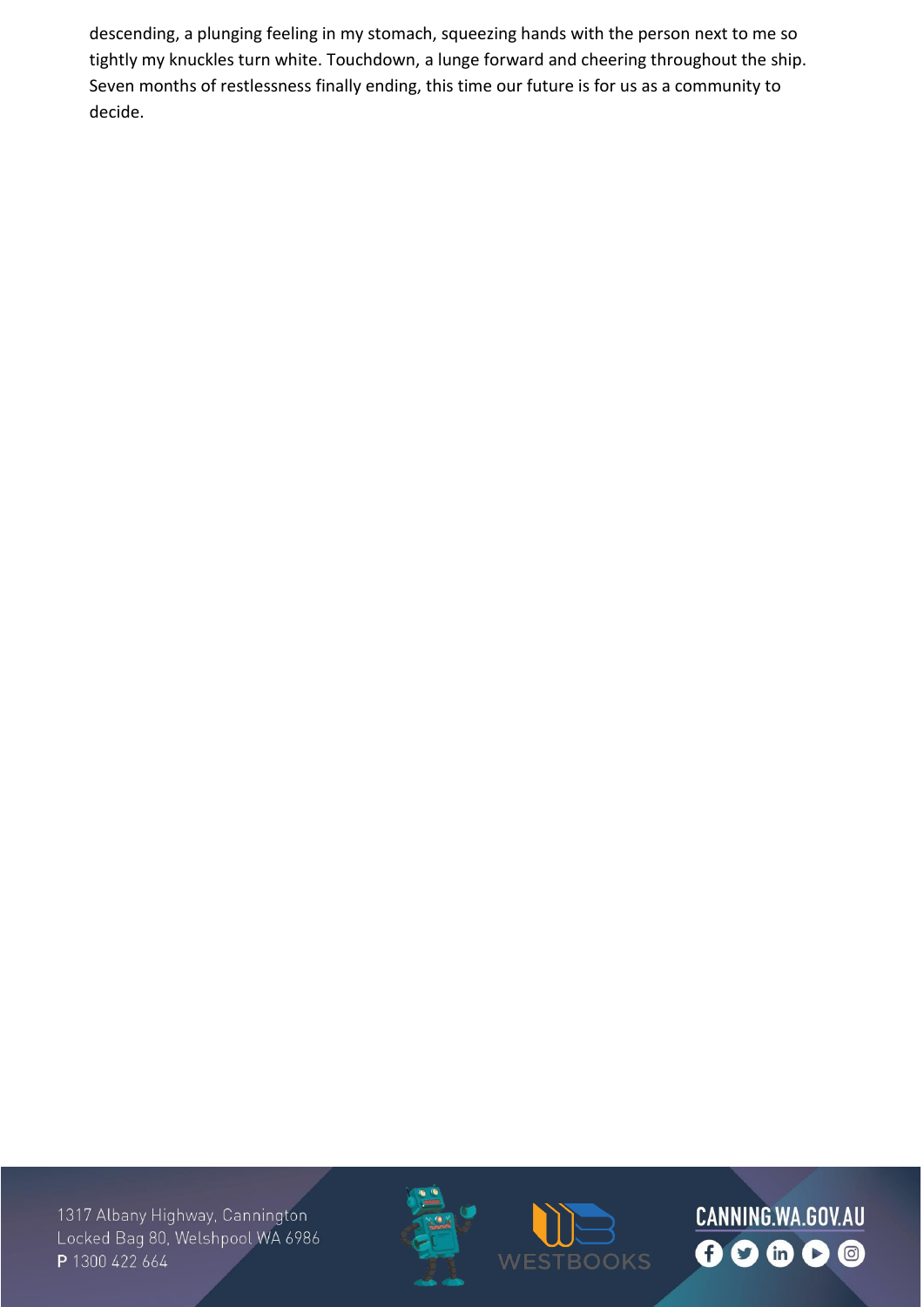## Namdent Nurokina

End of the Horizon

3097 marks the year humanities greatest invention, the androids, rose up and fought back against their creators. After becoming self-aware, a group of androids believed themselves to be superior to humanity. This group soon turned into a large opposing force, with millions of androids across the world. On a snow-covered hill, purple blood slowly gushed out of Samantha's exposed core, soaking her brown jacket. Troy and Juliet seated her atop a luscious snow-covered hill. As Troy knelt down in front of her, he gently shifted her synthetic blonde hair to one side, revealing a large gaping wound. The metallic-like endoskeleton that once hid beneath Samantha's warm, olive skin was now on display for all to see. Her left once blue left eye had blacked out, redirecting power to sustain her battery life. Samantha looked at Troy, then Juliet, only able to vaguely discern their faces. She noticed the sorrowful expressions painted across their faces; however, Juliet's was more authentic. After all, humans have always expressed emotions clearer than androids. She'd been with them ever since they fled Nyrus Island, which housed the Android development facilities. The thought of being freed from that place - let alone with a human's aid, seemed impossible, but without an energy source similar to the island's, androids would continuously deteriorate, leading to an inevitable shutdown. This is the tragic demise faced by all rogue androids.

Samantha glanced down at the flashing blue light embedded in her chest, worried it could stop any moment. She took in a sharp breath and shifted her gaze to Troy. "I won't be there to make the decisions for you. You have to decide what's best for yourself from now on." Troy audibly swallowed and nodded in silence. The freezing wind clumped his long blond hair, swaying in every direction. The fleeting colours of twilight began to fade, the sun's ephemeral grasp on the world continuously slipping away. The clouds in front of them curved like a spiral, softly steering the powerful rays of sunlight beneath the hazy lavender valley. Samantha turned to the setting sun, knowing that it would be the last time she'd ever set her eyes upon. Samantha cracked a subtle smile. "Thank you both, for everything-" The blue light had ceased its flashing; both of her eyes were now completely lifeless. Her mouth hung slightly open. Troy's hands shook uncontrollably, as he tried to stifle his cries, unsuccessfully. Nightfall arrived sooner than expected. The dark, purple valley below had plunged into darkness.

The moon dominated the night sky, maintaining watch over Troy and Juliet as they returned to camp, passing by numerous androids. Some were severely damaged, others had already deactivated; a variety of men, women and children-classed android models, masked with faces of anguish and misery, all scattered across the snow-covered plains. They'd all been through hell to make it to where they were now. Troy buried Samantha's body next to thousands of other graves, all marked with fluorescent red crosses that stretched far across the snowfield. He knelt on both knees, whilst slamming his fists into the snow. "I can't take this anymore!" He yelled and broke down in tears. Juliet stood silently beside him, knowing that she was unable to ease his torment. "My people are trapped in those horrifying facilities, only to be dispensed to billions of humans who treat them like slaves, forcing them to obey their every command

1317 Albany Highway, Cannington Locked Bag 80, Welshpool WA 6986 P 1300 422 664



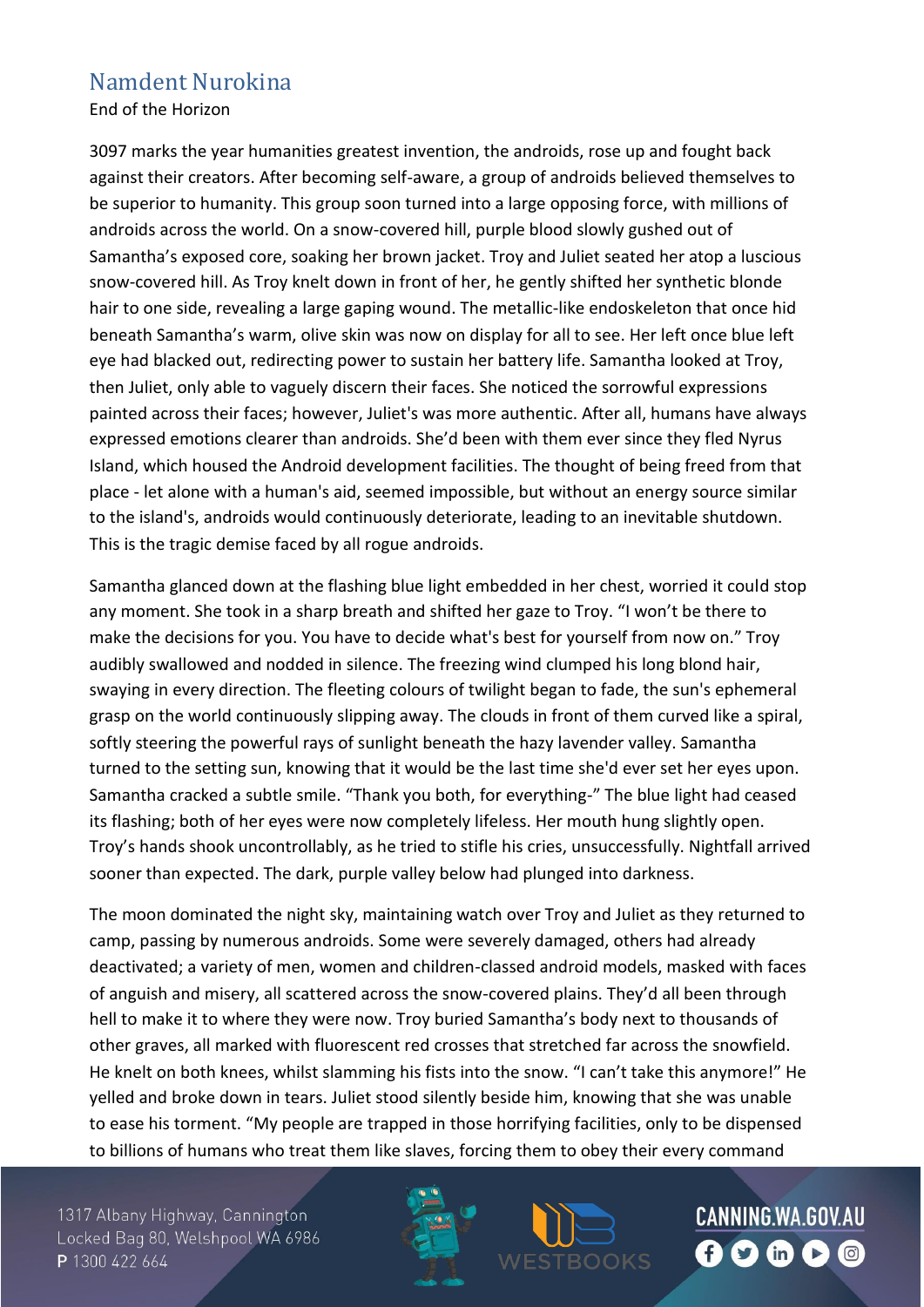until their core is drained… No one should have to suffer like that!" "So what is it that you want, Troy?" "I want them gone! Every single one of them!" Juliet took a step back, rattled by his words. "Seeking revenge isn't the right thing to do, and you know it!" She placed her hands on his shoulders. "If you kill them, there will rise to avenge their loved ones, and your people will have to fight them in the future. The cycle will continue until both sides are erased from history!" Troy shook her off, turning around. Juliet walked off, leaving Troy to ponder in his thoughts alone. He'd have to decide for himself for the first time.





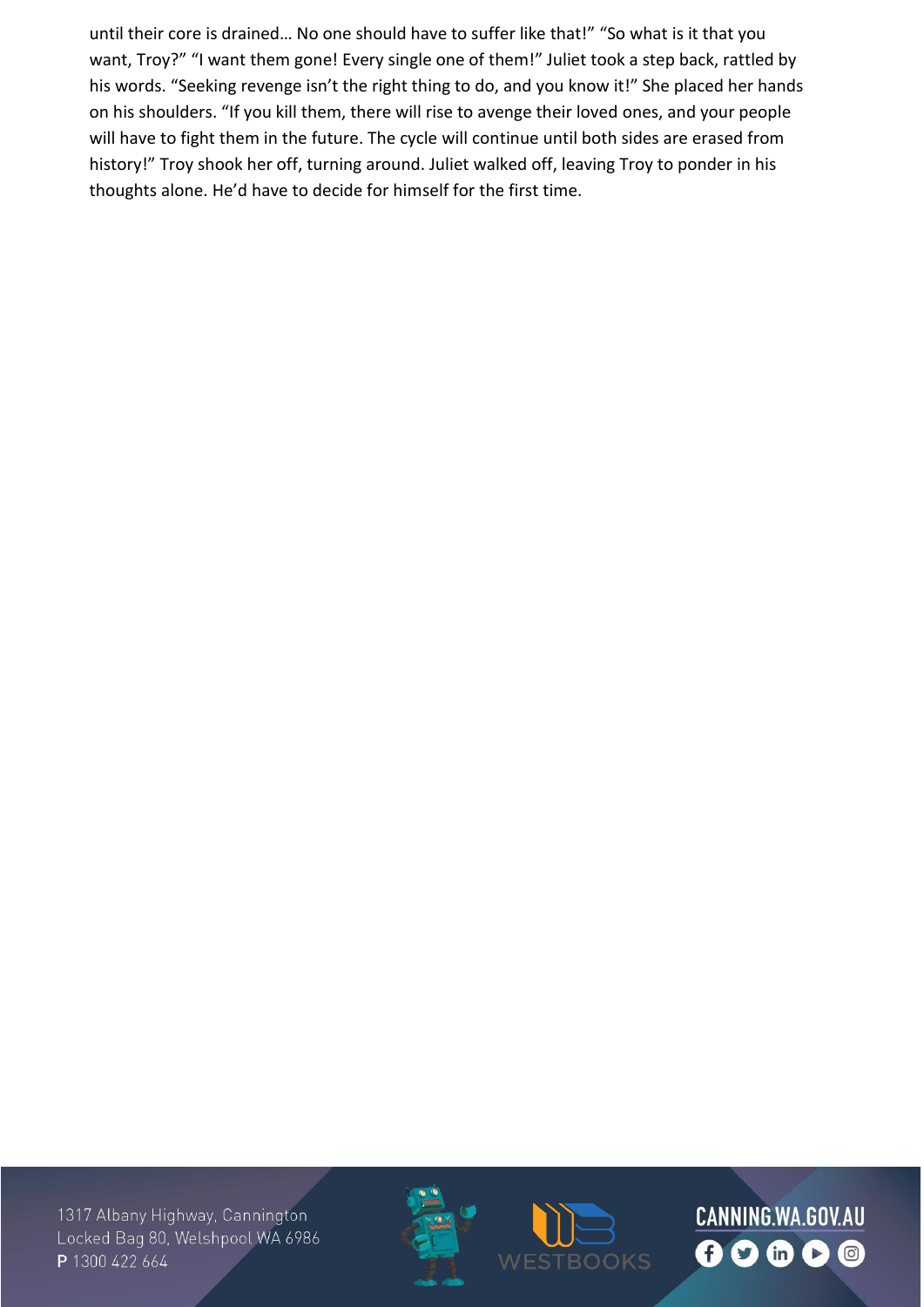## Ashutosh Alung

The Float Pill to Mars

The night sky shimmered as Leo paced down Vincent street, the city's only street which had its own garbage collecting mechanism, courtesy one of the ingenious ideas of Leo himself. He walked past the pet shop, dodging the crowd outside his favourite restaurant. Leo Mcgruffin just couldn't stop thinking about what he had discovered. His mind buzzed with thoughts which swirled around his new-found discovery. Even the enticing aroma of freshly baked loaves of banana bread from his favourite French bakery couldn't stop him from thinking. His mind raced and so did he, turning swiftly onto the 5th avenue continuing down the dark alley as the lights from the street seemed to dissolve behind him.

As he approached the door of his dusty and ragged laboratory which was crammed in the corner of the street, next to "BILLY EVERLASTING UNDERGARMENTS" and opposite to "BILLI'S NEVER-SMELLING SOCKS" voices behind him boomed in unison, "Ahoy, Leo! Where you hurrying off to mate? "It was Jessie, Jake, James and Jackson, all of his friends from the "The Scientific College Of Scientific Discoveries."What are you upto?You even left the party very early, what's going on?" James asked curiously. You never visit this barren old laboratory unless you are onto something. "Not much guys, except that these days I have started liking red colours" Leo responded as he flashed a grin confirming he was certainly onto something. The team ventured inside, quickly sitting down on the circular couch in the dimly lit room.

Leo started, "Guys, for the past six weeks, I have been working on something, something which can prove to be a breakthrough in the history of science! I have finally discovered the formula for floating high up in the sky! Any human who once consumes that pill will become as light as a feather and dash upwards at supersonic speed, however if I go to another planet with a different magnetic field, we can come down to the surface and now after my marvellous creation, I wish to land floating on mars." As Leo finished, his friends gulped their saliva down the throat and stared at each other in awe. it was like they had been hit by something excitingly unbelievable "What say, are you guys in or not?"Leo asked. With pride in their eyes,they nodded and beamed at him. The very next day morning, at dawn, the excited youngsters were ready in their space suits to experience floating. Popping the pill, they held hands. Within a few moments, they felt as if they were slowly rising-up. As they floated towards their destination, they saw an inky black sky with several light balls. The red planet, the point of fascination for millions of scientists was now ready to welcome the first human footsteps. As the team landed, their eyes got fixated on a banner that read, "WRESTLING CONTEST ON MARS"

Down in the crater, millions of aliens were concentrated around a big arena, cheering for two gigantic fighters in the wrestling ring pitted against each other.The five friends skidded down the crater and landed amongst the crowd. Millions of eyes blinked and gaped at them pushing them ahead. Within spilt seconds, the towering figures picked them up with their bare hands."You Earthlings?"a creature asked. "Fight us, or you shall die here" he said, tossing the five ahead. Jessie, the first one to recover from the mighty blow, charged ahead with all her might, Jake and James clasped tightly around the creatures' legs making them fall on their

1317 Albany Highway, Cannington Locked Bag 80, Welshpool WA 6986 P 1300 422 664